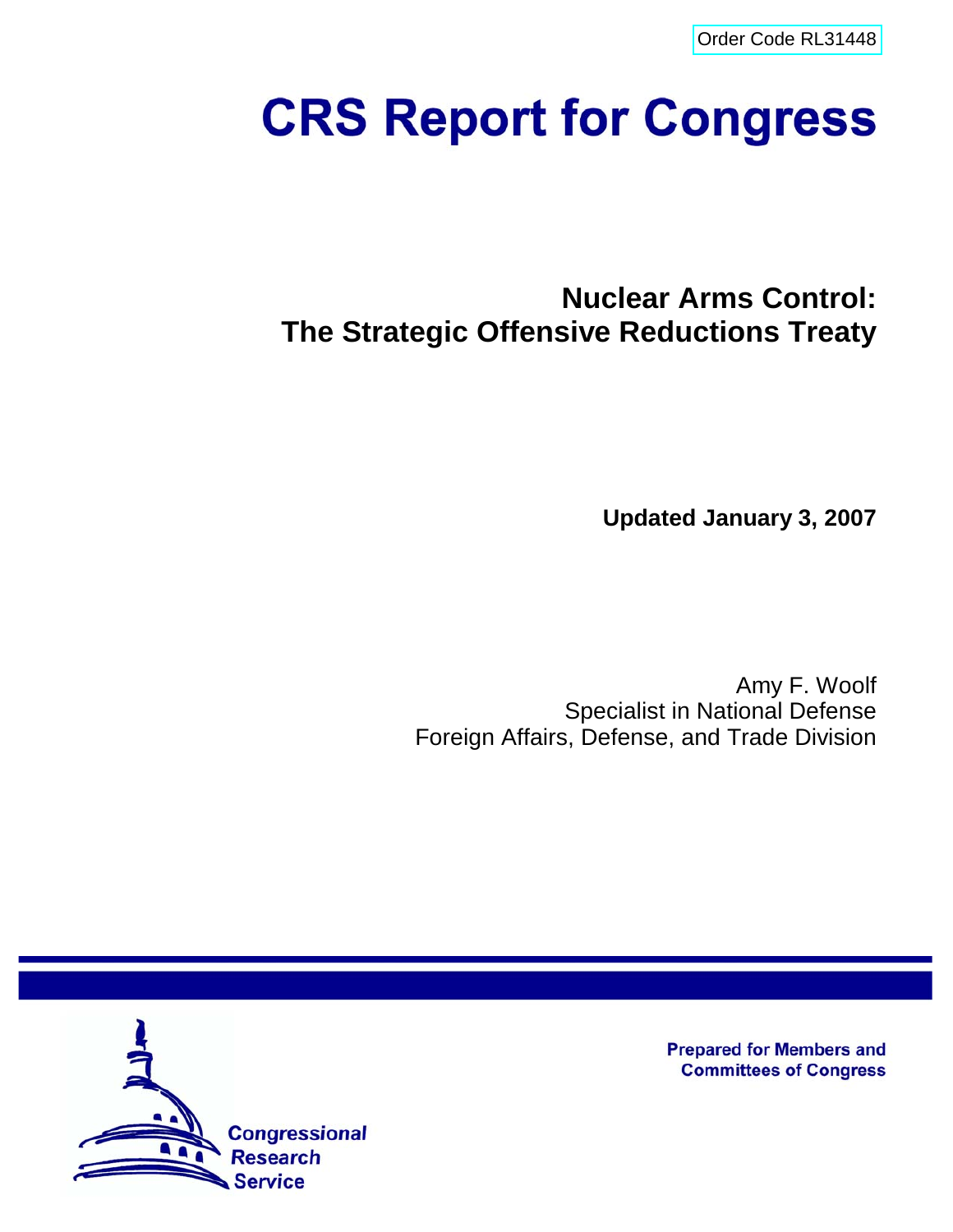## Nuclear Arms Control: The Strategic Offensive Reductions Treaty

## **Summary**

On May 24, 2002, President Bush and Russia's President Putin signed the Strategic Offensive Reductions Treaty (known as the Treaty of Moscow) that will reduce strategic nuclear weapons to between 1,700 and 2,200 warheads by December 31, 2012. The U.S. Senate gave its advice and consent to ratification on March 6, 2003; the Russian Duma did the same on May 14, 2003. The Treaty entered into force on June 1, 2003.

Russia entered the negotiations seeking a "legally binding document" that would contain limits, definitions, counting rules and elimination rules that resembled those in the START Treaties. Russia also wanted the new Treaty to contain a statement noting U.S. missile defenses would not undermine the effectiveness of Russia's offensive forces. The United States preferred a less formal process in which the two nations would state their intentions to reduce their nuclear forces, possibly accompanied by a document outlining added monitoring and transparency measures. Furthermore, the United States had no intention of including restrictions on missile defenses in an agreement outlining reductions in strategic offensive nuclear weapons.

Russia convinced the United States to sign a legally binding treaty, but the United States rejected any limits and counting rules that would require the elimination of delivery vehicles and warheads removed from service. It wanted the flexibility to reduce its forces at its own pace, and to restore warheads to deployed forces if conditions warranted. The Treaty contains four substantive Articles. The first limits each side to 1,700-2,200 strategic nuclear warheads, but states that the parties can determine the structure of their forces themselves. The second states that START I remains in force; the parties can use that Treaty's verification regime to monitor reductions under the new Treaty. The third established a bilateral implementation commission and the fourth sets December 31, 2012, for the Treaty's expiration and notes that either party can withdraw on three months notice.

Under the new Treaty, the United States is likely to retain most of the delivery vehicles planned for START II, which would have limited each side to 3,500 warheads. But the United States will remove additional warheads from deployed forces and leave out of its tally warheads that could be deployed on systems in overhaul or assigned to conventional missions. Russia is likely to eliminate many of its existing ballistic missiles and submarines, retaining perhaps a few hundred multiple warhead ICBMs and fewer than 10 ballistic missile submarines.

According to official and unofficial reports, both sides have implemented the Treaty smoothly. However, they have not held all the planned consultations, as there has been little to discuss. Instead, the two nations have begun to hold discussions about the planned 2009 demise of the START Treaty, which contains monitoring that aid with verification of the Moscow Treaty. Russia has suggested that the two sides replace START with a new, formal Treaty; the United States has rejected this proposal. The  $110<sup>th</sup>$  Congress may have the opportunity to review and oversee these discussions. This report will be updated when events warrant.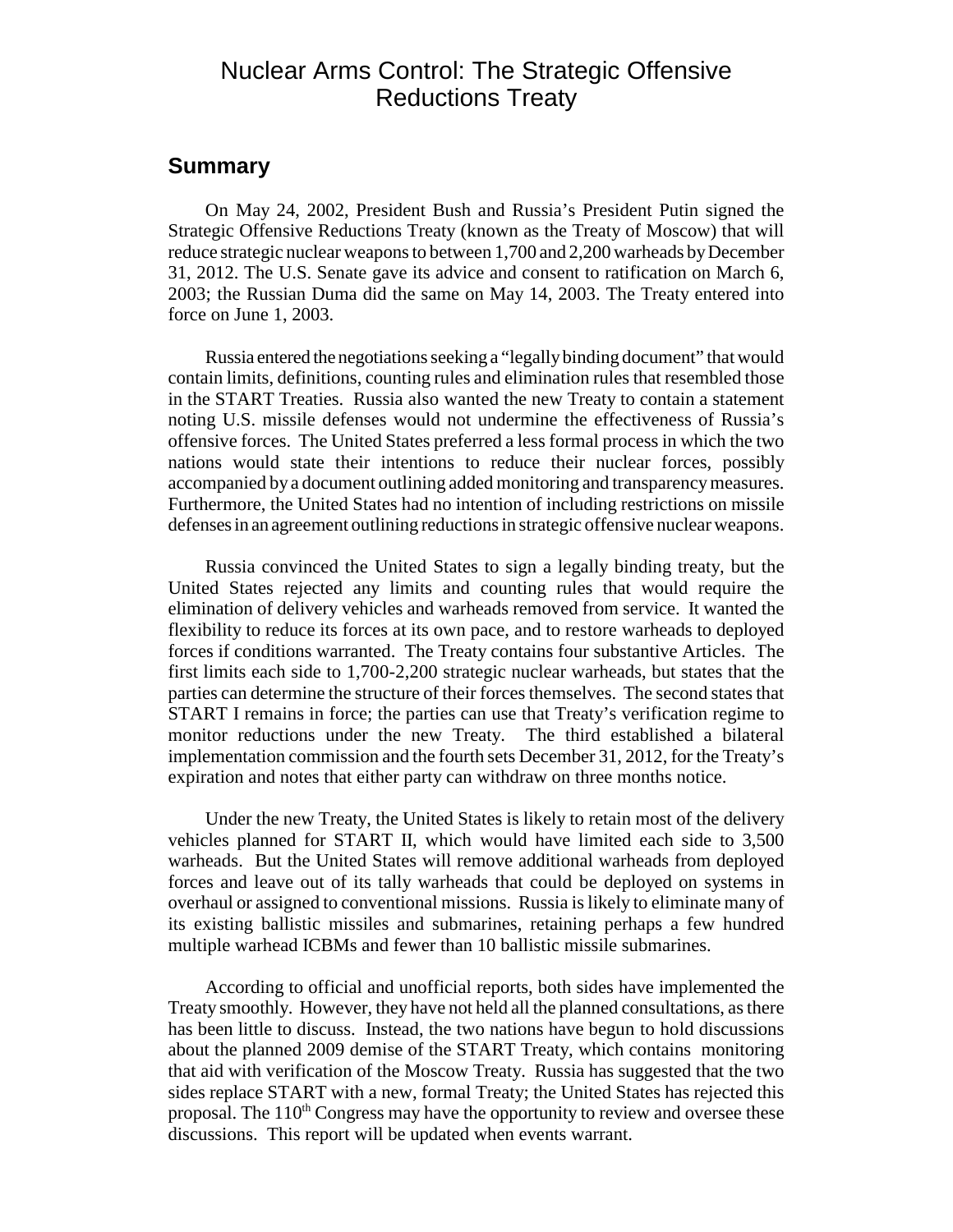## **Contents**

| Appendix B: Resolution of Ratification for the Treaty of Moscow 25 |
|--------------------------------------------------------------------|

## **List of Tables**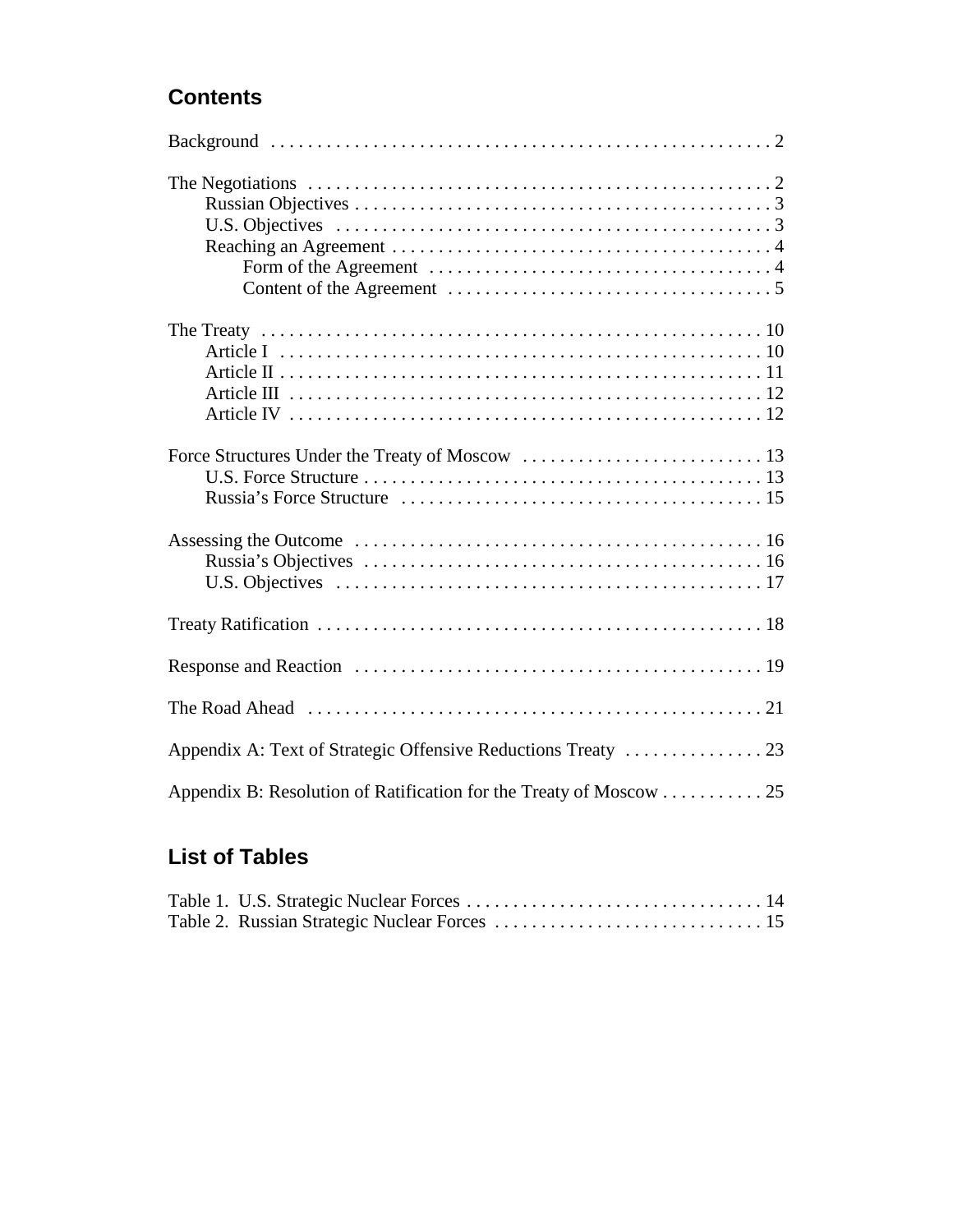## Nuclear Arms Control: The Strategic Offensive Reductions Treaty

On May 24, 2002, President Bush and Russia's President Putin signed a new Strategic Offensive Reductions Treaty, known as the Treaty of Moscow, that would limit strategic offensive nuclear weapons.<sup>1</sup> In it, the two nations state that they will reduce strategic nuclear weapons<sup>2</sup> to between  $1,700$  and  $2,200$  warheads by December 31, 2012. Press reports and public statements have hailed this agreement as a sharp reduction from current levels of around 6,000 warheads.<sup>3</sup> However, this new treaty differs from past arms control treaties in that it does not include any of the detailed definitions, counting rules, elimination procedures, or monitoring and verification provisions that have become common in treaties signed since the late 1980s. Consequently, a simple comparison of warhead levels counted under START and warhead levels permitted by the new Treaty does not provide a complete view of the likely effects of the new Treaty.

This report provides a brief overview of the two nations' objectives when they began discussions on this treaty and a summary of how they resolved these differences when concluding the negotiations. It then describes the key provisions in the Treaty and presents illustrative forces that each side might deploy in the next 10 years. It offers a brief assessment of how each nation fared in achieving its objectives when negotiating this agreement and a summary of reaction from U.S. and Russian commentators. It concludes with a brief review of the issues raised during the Treaty's ratification debates.

<sup>&</sup>lt;sup>1</sup> Officially, the Treaty is titled "Treaty on Strategic Offensive Reductions" in English and "Agreement on the Reduction of Strategic Offensive Potentials" in Russian. The two sides were unable to agree on a single name. The United States reportedly did not want to include the word "arms" in the title, as the subject of the reductions, because this would imply that, like the Strategic Arms Reduction Treaty (START), the new treaty would require the actual elimination of weapons. But, the Russian language required a noun as the subject of the reductions. Hence, the Russian title refers to the reduction of "potentials." See Michael Wines, "Treaty of What's Its Name," *New York Times*, May 23, 2002.

 $2^2$  As is discussed below, the parties did not define this term.

<sup>&</sup>lt;sup>3</sup> The START Treaty, which was fully implemented in late 2001, limits the United States and Russia to 6,000 "accountable" warheads on their strategic offensive delivery vehicles. However, because START does not include many bomber weapons in its tally, the United States can deploy around 7,100 warheads on its existing nuclear forces structure. Russia, with fewer bomber weapons in its force, has closer to 6,000 weapons.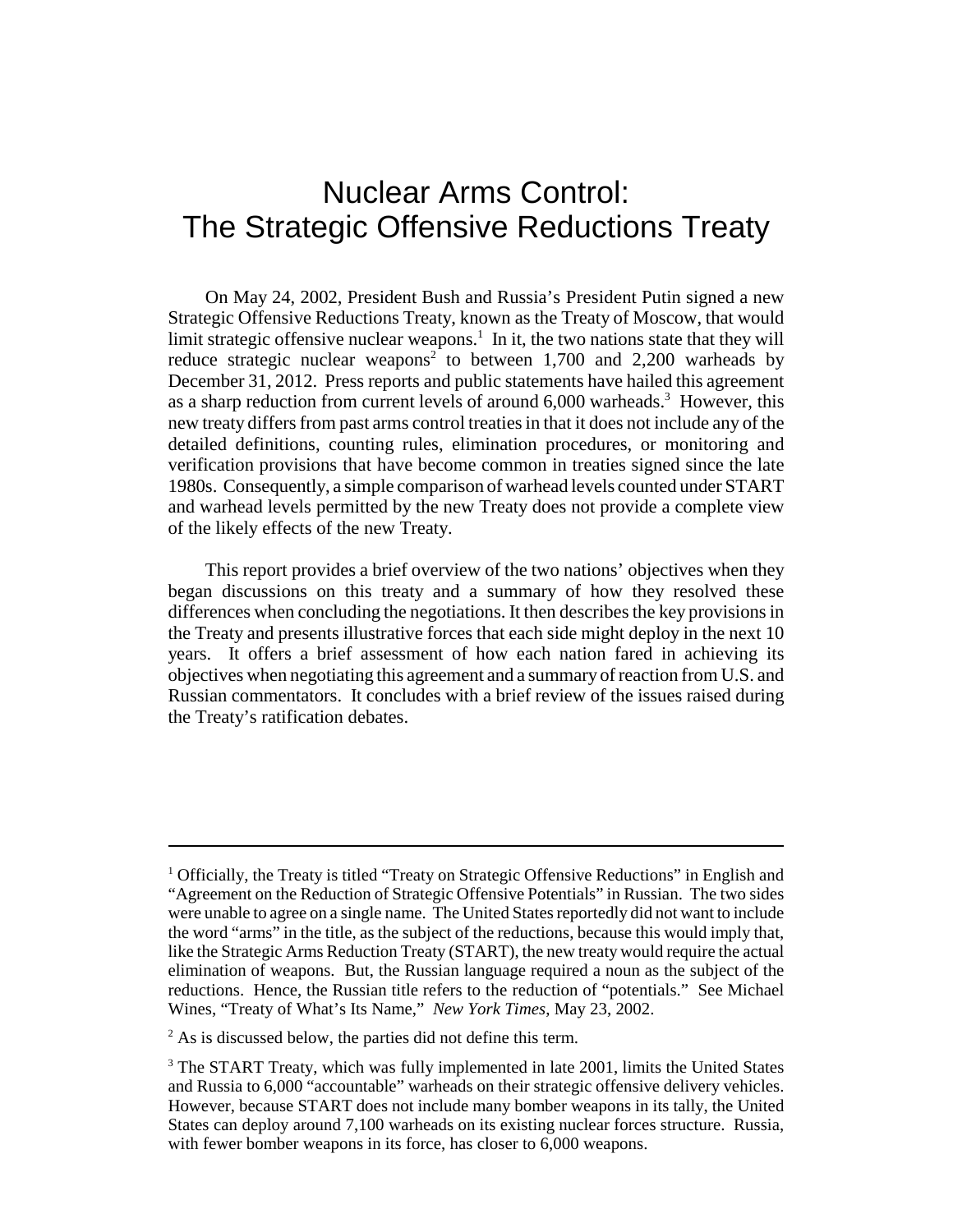## **Background**

The first signs of a new arms control dialogue between the United States and Russia appeared after President Bush and President Putin met in Genoa, Italy, during the G-8 summit in July 2001. At that time, the Presidents issued a statement saying that the two nations would "shortly begin intensive consultations on the interrelated subjects of offensive and defensive systems."4 Each nation had sharply divergent views on the substance and goals for these talks. When discussing offensive force reductions, Russia argued that the two sides should seek agreement on a formal treaty that would limit each side to 1,500 nuclear weapons. The Bush Administration wanted to pursue unilateral reductions, with each side setting its own nuclear force size and structure, but it would not offer any details on U.S. plans in this regard until the Department of Defense completed its review of U.S. nuclear posture. This internal review apparently concluded in November, 2001.

During a summit meeting with President Putin in Washington, on November 13, 2001, President Bush announced that the United States would reduce its "operationally deployed" strategic nuclear warheads to a level between 1,700 and 2,200 over the next decade." The President stated that the United States would reduce its forces unilaterally, without signing a formal agreement with Russia. He stated that the two nations did not need "endless hours of arms control discussions" and arms control agreements "to reduce our weaponry in a significant way." He offered to "write it down on a piece of paper," but he indicated that he believed a handshake would be good enough.<sup>5</sup>

President Putin responded by stating that he appreciated the President's decision to reduce U.S. nuclear forces and stated that Russia "will try to respond in kind." He did not offer a target number for the reductions at that time, but he had stated several times in previous months, and repeated in December 2001, that Russia planned to reduce its forces to 1,500 warheads. He did, however, indicate that he would like to use the formal arms control process to reduce U.S. and Russian forces. He emphasized that the two sides should focus on "reaching a reliable and verifiable agreement on further reductions of the U.S. and Russian weapons."6

## **The Negotiations**

The two sides began discussions on the form and content of a new agreement in January 2002. Official comments and press reports from January and February demonstrate that the two sides' opening positions contained significant differences. By the time they concluded the Treaty in May, they had resolved most of their

<sup>&</sup>lt;sup>4</sup> White House, Office of the Press Secretary. Joint Statement by U.S. President George W. Bush and President of the Russian Federation Vladimir V. Putin on Upcoming Consultations on Strategic Issues. Genoa, Italy, July 22, 2001.

<sup>&</sup>lt;sup>5</sup> The White House, Office of the Press Secretary. Press Conference. President Bush and President Putin Discuss New Relationship. Nov. 13, 2001.

<sup>6</sup> Ibid.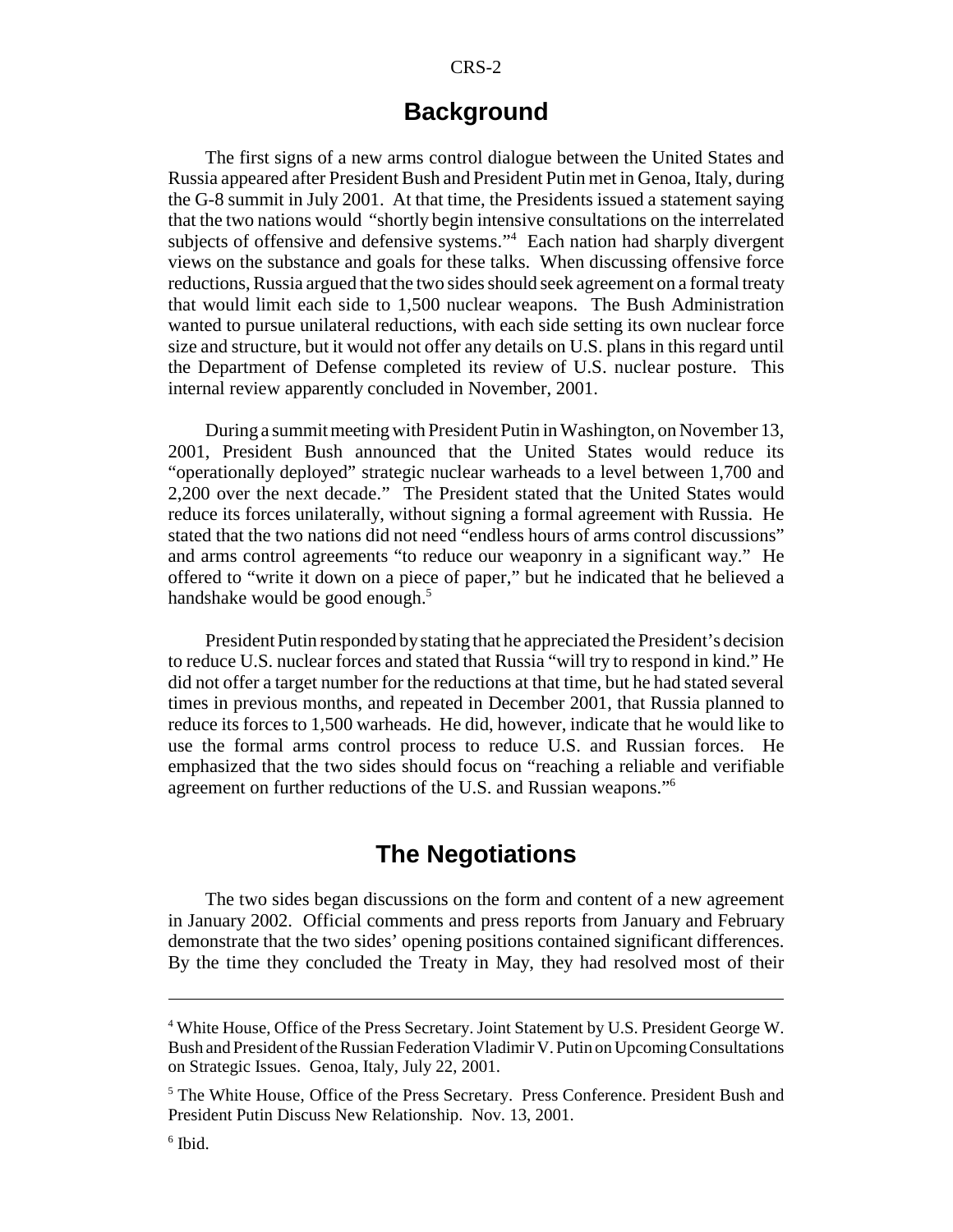differences over form and content. In content, the Treaty encodes U.S. proposals. In form, it reflects Russia's desire for a formal, "legally binding" document.

## **Russian Objectives**

Russia entered the negotiations seeking a "legally binding document" that would provide "predictability and transparency" and ensure for the "irreversibility of the reduction of the nuclear forces."<sup>7</sup> In essence, Russia sought a Treaty that followed the model used in the Strategic Arms Reduction Treaties (START I and START II), with similar counting rules, elimination rules, and verification procedures, but a lower limit on warheads.

After the Bush Administration's report on the Nuclear Posture Review indicated that the United States planned to hold warheads removed from deployment in storage, Russia also insisted that the new Treaty require the elimination of these nondeployed warheads.<sup>8</sup> This would contribute to the "irreversibility" of the limits; without such a provision, Russia argued the United States might return warheads to deployed systems and exceed the limits in the Treaty in a relatively short amount of time. In addition, Russia wanted the new Treaty to contain a statement noting that the United States would limit its missile defense program so that defenses would not threaten the effectiveness of Russia's offensive forces.<sup>9</sup>

## **U.S. Objectives**

When the negotiations began, the United States did not plan to conclude a formal Treaty that would include strict limits on deployed weapons. It wanted to maintain the flexibility to size and structure its nuclear forces in response to its own needs. The United States preferred a less formal process, such as the exchange of letters, in which the two nations would state their intentions to reduce their nuclear forces. They might conclude a joint declaration to provide for added transparency measures so that each side could "understand each other's force structures."10 Furthermore, the United States had no intention of including restrictions on missile defenses in an agreement outlining reductions in strategic offensive nuclear weapons. $^{11}$ 

<sup>&</sup>lt;sup>7</sup> Comments of General Yuri Baluyevskiy. U.S. Department of Defense. Under Secretary Feith Joint Media Availability with Russian First Deputy Chief. News Transcript. Washington, Jan. 16, 2002.

<sup>8</sup> Beattie, Alan. "U.S. and Russia Edge Closer to Binding Treaty on N-weapons," *Financial Times*. March 30-31, 2002. See, also Purdhum, Todd S. "Russia Calls for Binding Pact to Reduce Nuclear Arsenals," *New York Times*, January 31, 2002; and Slevin, Peter. "U.S. Russia Divided on Nuclear Arms Cuts," *Washington Post*. Apr. 28, 2002. p. 25.

<sup>9</sup> Russia Foreign Minister Urges U.S. to Discuss 'Real' Arms Cuts," *Dow Jones International News Service*. Feb. 27, 2002.

 $10$  U.S. Department of Defense. Special Briefing on the Russian Visit. News Transcript. Washington, Jan. 16, 2002.

<sup>11</sup> Kralev, Nicholas. "U.S. Russia Reach Stalemate on Arms," *Washington Times*. Feb. 20, (continued...)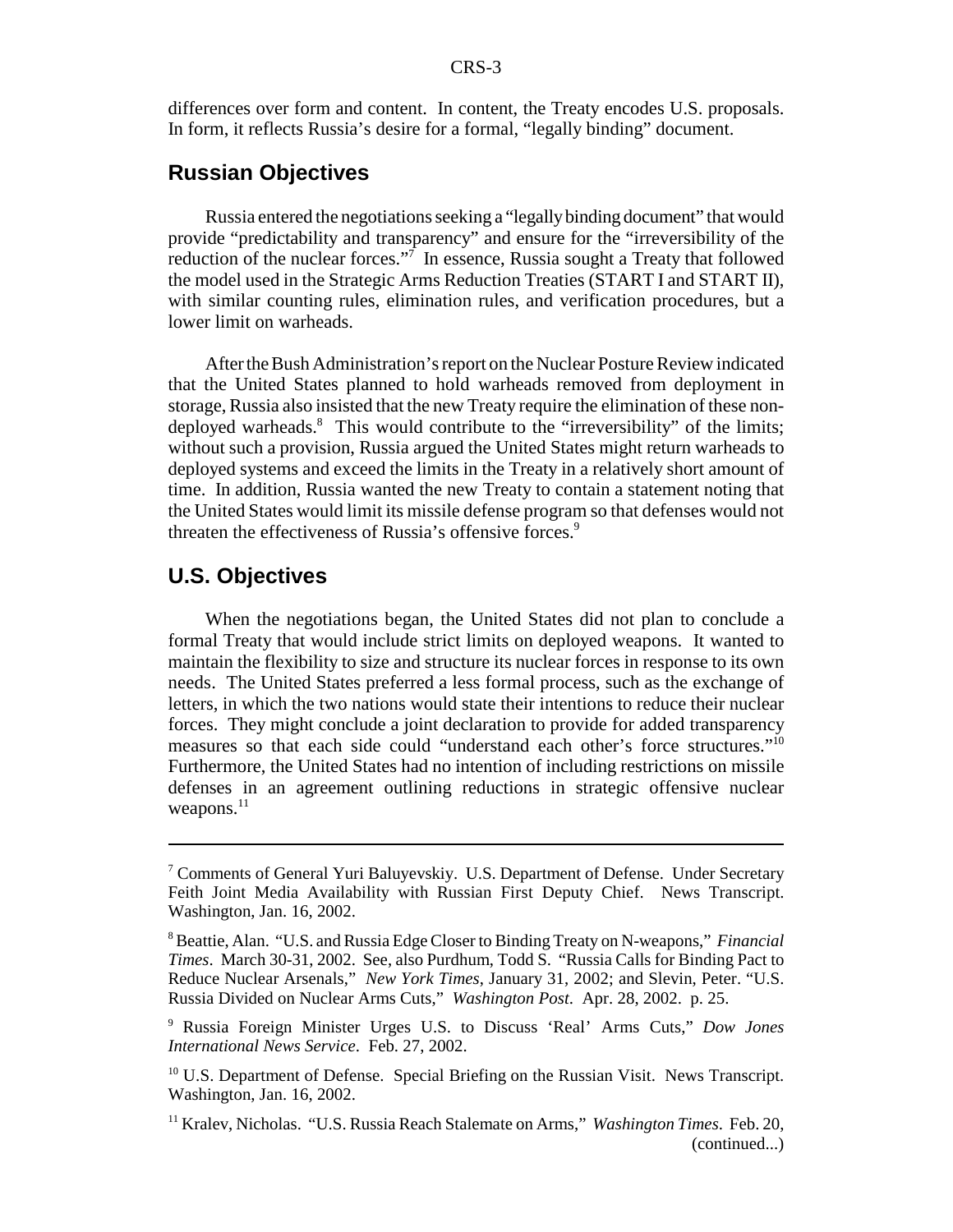## **Reaching an Agreement**

**Form of the Agreement.** Press reports indicate that, within the Bush Administration, Pentagon officials argued strongly against incorporating any limits on offensive nuclear weapons in a "legally binding" arms control agreement. They wanted the United States to be able to reduce *or* increase its nuclear forces in response to changes in the international security environment. Secretary of State Powell, on the other hand, supported the conclusion of a "legally binding" agreement because he believed it would help President Putin's standing with domestic critics who opposed his policies towards the United States.<sup>12</sup>

The United States apparently began to move towards Russia's position in early February 2002. In a hearing before the Senate Foreign Relations Committee, Secretary of State Powell said that the framework "will be something that is legally binding, and we are examining different ways in which this can happen."<sup>13</sup> According to Secretary Powell, the Administration could complete the agreement as an executive agreement, whose approval would be subject to a majority vote of both houses of Congress, or a formal Treaty, which would require the consent of twothirds of the Members of the Senate. Some in the Pentagon, however, continued to oppose the conclusion of a Treaty limiting strategic offensive nuclear weapons. They preferred to limit any "legally binding" provisions to procedures for verifying the number of deployed warheads.<sup>14</sup> In testimony before the Senate Armed Services Committee in February, Undersecretary of Defense Douglas Feith said "we see no reason to try to dictate the size and composition of Russia's strategic forces by legal means" and "we do not believe it is prudent to set in stone the level and type of U.S. nuclear capabilities."15

President Bush appeared to endorse Secretary Powell's approach in March. He agreed to sign a legally binding agreement, noting that "there needs to be a document that outlives both of us." He also stated that the exact form of this "legally binding" document had not been decided. But he also endorsed the Pentagon's emphasis on verification. He indicated that the agreement should focus on verification, calling it "the most important thing."<sup>16</sup>

 $11$  (...continued)

<sup>2002.</sup> p. 9.

<sup>12</sup> Landay, Jonathan. "Rumsfeld Reportedly Resists Firm Limits on Nuclear Arms," *San Jose Mercury News*. Apr. 27, 2002.

<sup>13</sup> Purdum, Todd S. "Powell Says U.S. Plans to Work out Binding Arms Pact," *New York Times*. Feb. 6, 2002. p. 1.

<sup>14</sup> Landay, Jonathan. "Rumsfeld Reportedly Resists Firm Limits on Nuclear Arms," *San Jose Mercury News*. Apr. 27, 2002.

<sup>15</sup> Bleek, Phillip C. "U.S., Russia Agree to Codify Nuclear Reductions," *Arms Control Today*. Mar. 2002.

<sup>16</sup> *Pincus, Walter. "Bush Backs an Accord on Nuclear Arms Cuts," Washington* Post. Mar. 14, 2002. p. 19.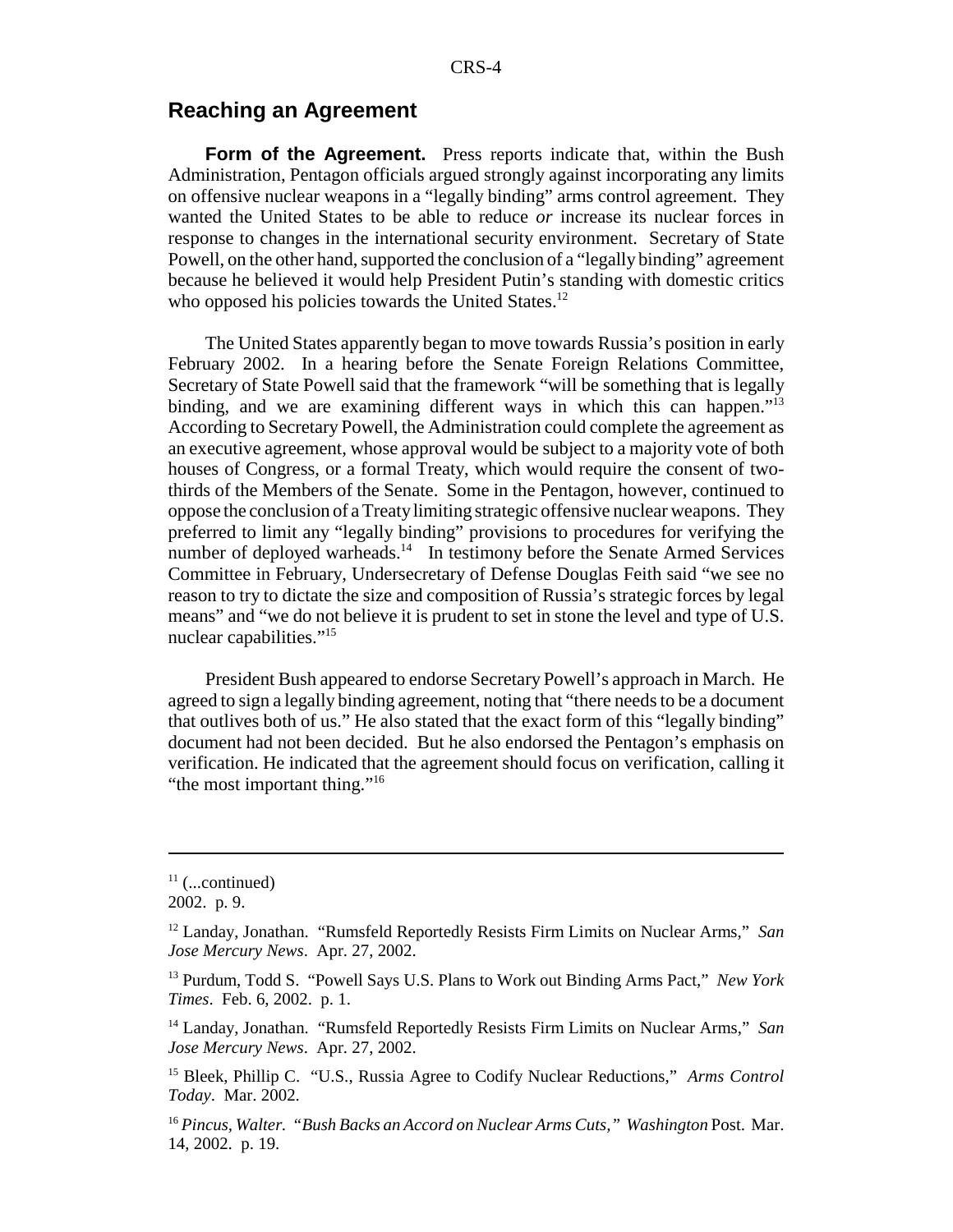In mid-March, Senators Joseph Biden and Jesse Helms sent a letter to the White House reportedly "demanding" that the Administration submit the eventual agreement to the Senate as a Treaty. They noted that "significant obligations by the United States regarding deployed U.S. strategic nuclear warheads" would "constitute a Treaty subject to the advice and consent of the Senate."17 This letter demonstrated that both parties in the Senate agreed on the need to defend the Senate's prerogatives and supported its right to advise and consent on treaties. The White House did not accept the Senate's position immediately. However, when the President announced, on May 13, that the United States and Russia had reached an agreement, he stated that it would be a Treaty.18 One Administration official noted that the Senators' position had contributed to the change in the U.S. position in discussions with Russia. $19$ 

**Content of the Agreement.** The United States and Russia disagreed about several key issues that would be addressed by the proposed arms control agreement. These included the definitions and counting rules that the two sides would use to calculate how many warheads should count under the Treaty's limits; the disposition of warheads removed from deployed systems; transparency and verification provisions; and potential restraints on missile defenses.

*Limits and Counting Rules.* The U.S. and Russian differences over how to count the weapons limited by the new Treaty persisted throughout the negotiations. Russia proposed that the Treaty use counting rules similar to those in START to calculate the number of warheads on deployed weapons.20 Under START, the parties assign a number of warheads to each type of deployed delivery vehicle (ICBMs, SLBMs, and heavy bombers.) They then "count" the number of deployed delivery vehicles and multiply by the "attributed" number of warheads to calculate the total number of warheads that would count under the Treaty limits. To remove weapons from accountability, the parties could either reduce the deployed number of warheads on missiles, and change the "attributed" number of warheads (a process known as downloading) or destroy the delivery vehicles according to complex procedures outlined in the Treaty.<sup>21</sup> However, according to some reports, Russia wanted the new

<sup>17</sup> Shanker. Thom. "Senators Insist on Role in Nuclear Arms Deals," *New York Times*. Mar. 17, 2002. p. 16.

<sup>&</sup>lt;sup>18</sup> White House, Office of the Press Secretary. President Announces Nuclear Arms Treaty with Russia. May 13, 2002.

<sup>19</sup> Purdum, Todd S. "Powell Says U.S. Plans to Work out Binding Arms Pact," *New York Times*. Feb. 6, 2002. p. 1.

 $20$  The number of warheads assigned to ICBMs and SLBMs usually equals the number carried by each type of system. Bombers that were not equipped with cruise missiles would count as one warhead, regardless of the number of weapons they carried. U.S. bombers equipped with cruise missiles would count as 10 warheads, but could carry up to 20 cruise missiles. Russian bombers equipped with cruise missiles would count as 8 warheads but could carry up to 16 cruise missiles.

<sup>&</sup>lt;sup>21</sup> According to START, to eliminate ICBMs warheads, the parties had to blow up or excavate the silo that had held the ICBM, to eliminate SLBM warheads, the parties had to (continued...)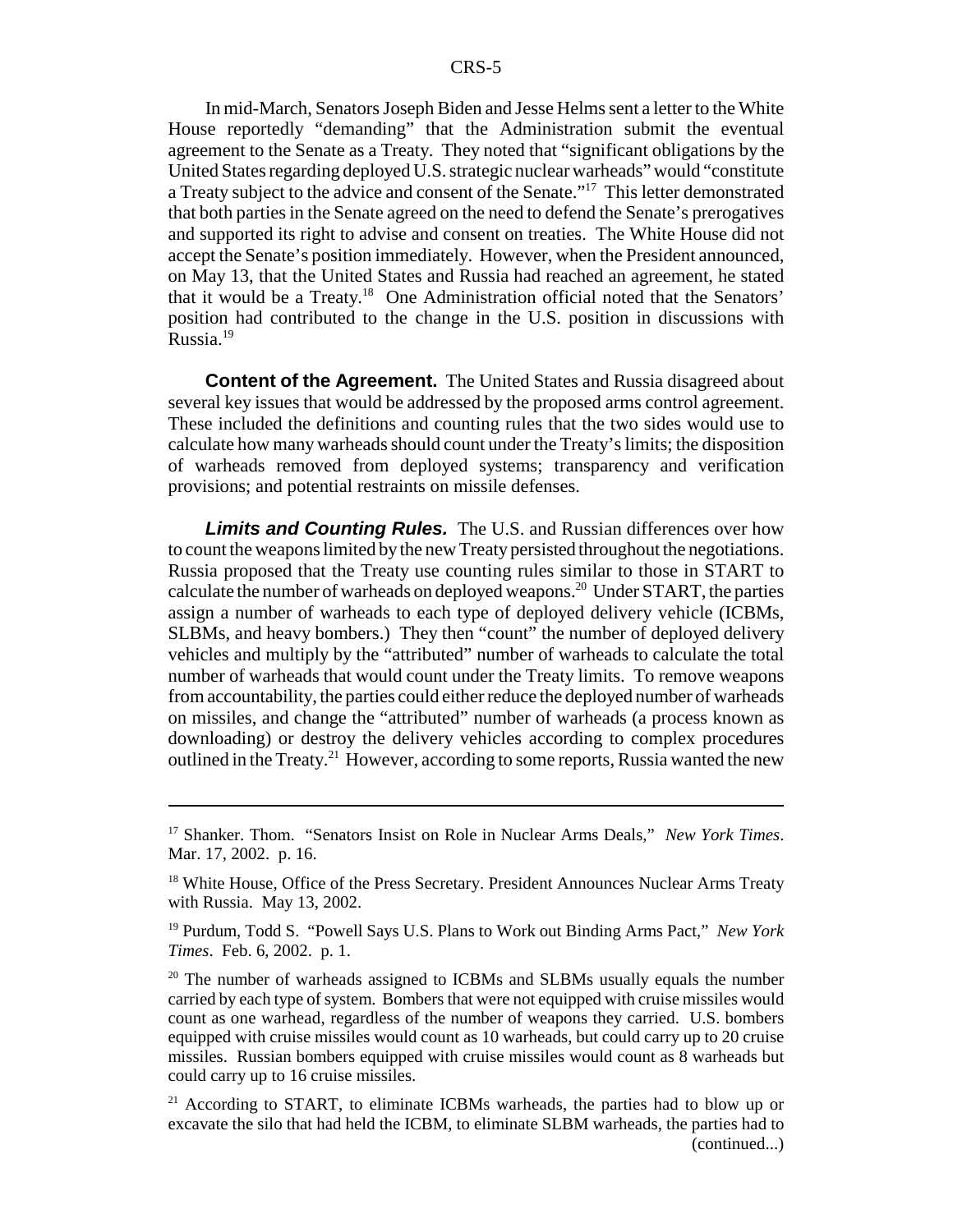Treaty to count the maximum number of warheads that could be carried by a delivery vehicle, without permitting "downloading" to reduce that number.<sup>22</sup> The parties would have to destroy delivery vehicles to reduce the number of deployed warheads.

The United States did not plan to use the START counting rules and elimination rules to calculate the number of "operationally deployed" warheads. Under the U.S. formula, delivery vehicles that were not deployed with nuclear warheads — either because they were in overhaul or assigned to non-nuclear missions — would not count against the limits. Warheads that had been removed from deployed systems also would not count under the limits. The parties would not have to eliminate or destroy delivery vehicles or stored warheads to reduce the number of warheads that counted under the agreement.<sup>23</sup>

The United States preferred this approach to the START counting rules because it wanted to maintain the ability to reverse the reductions if conditions warranted. Administration officials have also noted that the United States should not have to bear the costs of eliminating launchers and delivery vehicles according to START elimination rules.<sup>24</sup> For example, the Navy plans to convert 4 Trident submarines, which could carry nearly 800 strategic warheads, to carry conventional weapons; it does not want to remove the ballistic missile launch tubes from the submarines. Similarly, the Air Force plans to assign many of its heavy bombers to conventional units, rather than nuclear units, on a day-to-day basis. But it does not want to eliminate the aircrafts' ability to deliver nuclear weapons because this would be costly and it could limit aircrafts' conventional capabilities. In addition, the United States plans to have two ballistic missile submarines in overhaul at any one time. The Bush Administration does not plan to count the warheads on these vessels under the Treaty's limits. If all weapons that could be carried on these systems counted against the U.S. limits, the United States would retain nearly 4,000 warheads. Hence, the United States could not use the START counting rules to calculate warheads, retain the force structure identified in the Nuclear Posture Review, and reduce its forces to 1,700-2,200 warheads.

Russia apparently realized that, if it was going to complete an agreement imposing any limits on U.S. nuclear weapons, it would have to accept the U.S. refusal to include START counting rules and elimination procedures in the Treaty. Russia's acceptance of the U.S. position, which apparently occurred in early May, cleared the way for the Treaty's completion.

 $21$  (...continued)

remove the launch tubes from ballistic missile submarines, and to eliminate bombers, the parties had cut off the wings and tails, or convert the bombers so that they could no longer carry nuclear weapons.

<sup>22</sup> Gottemoeller, Rose. *The New U.S.-Russian Nuclear Agreement*. Carnegie Endowment for International Peace. Non-Proliferation Project Issue Brief. Vol. V. No. 9. May 13, 2002.

<sup>23</sup> Purdum, Todd S. "Powell Says U.S. Plans to Work out Binding Arms Pact," *New York Times*. Feb. 6, 2002. p. 1.

<sup>24</sup> Slevin, Peter. "U.S. Russia Divided on Nuclear Arms Cuts," *Washington Post*. Apr. 28, 2002. p. 25.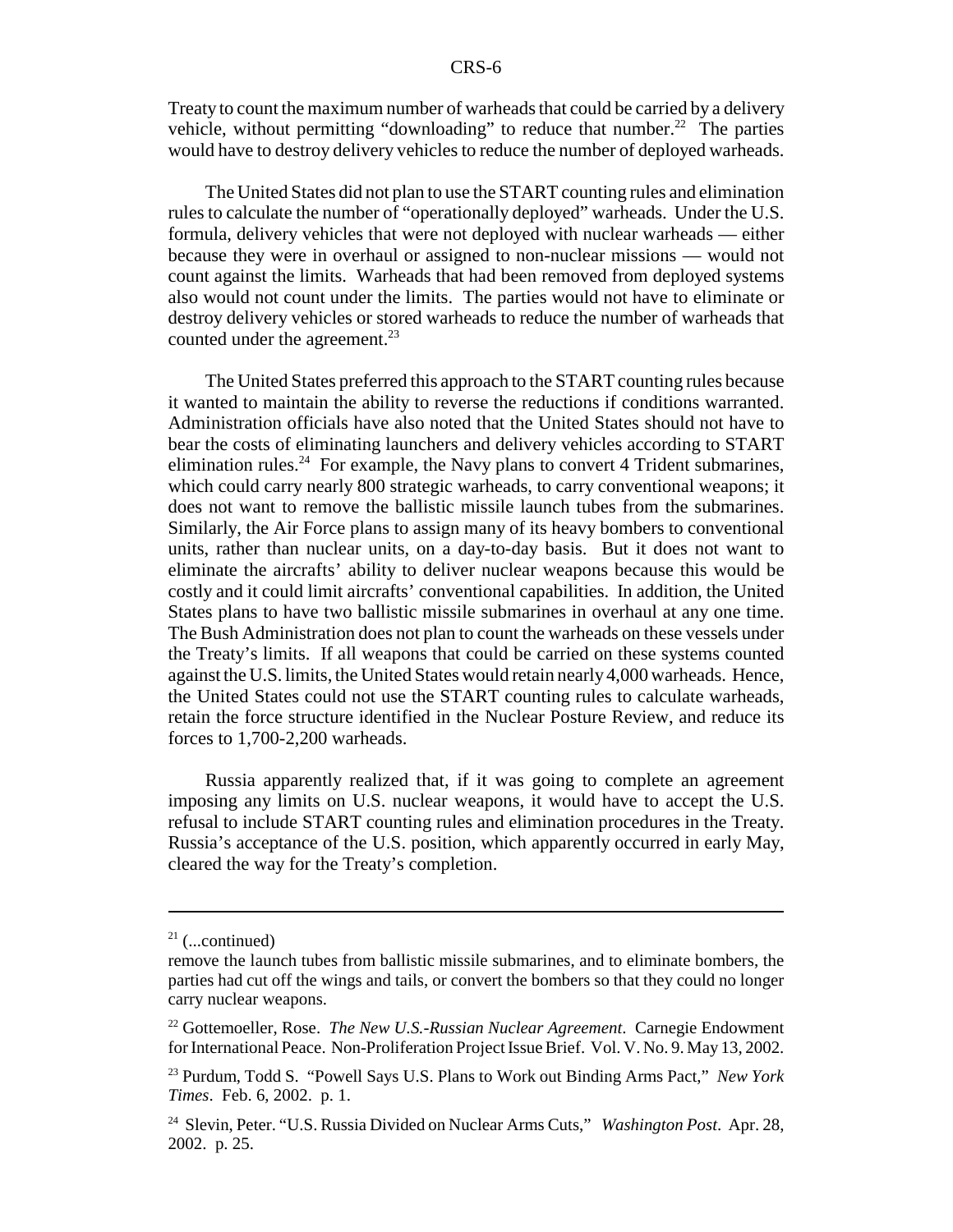*Non-Deployed Warheads.* Russia initially insisted that the new Treaty require the elimination of both delivery vehicles and warheads removed from service. It argued that the Treaty must provide for *"*radical, real, and irreversible" cuts in strategic offensive weapons.<sup>25</sup> The United States, on the other hand, pointed out that previous arms control agreements, such as the START I and START II treaties, had not required the elimination of warheads removed from deployment. Both sides could keep the warheads for testing, spare parts, and possible redeployment.

In mid-March, Russia appeared to acknowledge this point and soften its objection to the U.S. position.<sup>26</sup> Russia's Defense Minister Sergei Ivanov said that "for some period of time, those warheads could be stored or shelved," even though they would eventually have to be eliminated.<sup>27</sup> At the same time, though, Russia sought to address the problem of the "reload capability" through the Treaty's counting rules. As was noted above, Russia wanted the Treaty to count delivery vehicles as the maximum number of warheads they could carry and to require the elimination of delivery vehicles before their warhead could be removed from the Treaty totals. These rules would have eliminated concerns about stored warheads; without the extra delivery vehicles, warheads could not return to the force. But, as was noted above, the Bush Administration rejected this position. It wanted to maintain the ability to redeploy warheads on short notice.<sup>28</sup> By the end of April it was clear that the United States would insist on retaining its delivery vehicles and maintaining an unspecified number of warheads in storage.<sup>29</sup>

In comments published after the Treaty was signed, General Yuriy Baluyevskiy, the First Deputy Chief of the Russian General Staff, indicated that he believed the question of warhead storage had not yet been resolved. He stated that the Treaty establishes a special bilateral commission on implementation and that the two sides could use this commission to discuss what to do with the warheads removed from deployment.<sup>30</sup> The United States has not endorsed this view.

*Verification.* The United States recognized that, under its proposed limits, the absence of counting rules and elimination provisions would make it difficult for each

<sup>25</sup> Purdhum, Todd S. "Russia Calls for Binding Pact to Reduce Nuclear Arsenals," *New York Times*, Jan. 31, 2002.

<sup>26</sup> Bleek, Phillip C. "U.S. and Russia at Odds over Strategic Reductions Treaty," *Arms Control Today*. May 2002.

<sup>27</sup> Pincus, Walter. "Bush Backs an Accord on Nuclear Arms Cuts," *Washington Post*. Mar. 14, 2002. p. 19.

<sup>28</sup> Slevin, Peter. "U.S. Russia Divided on Nuclear Arms Cuts," *Washington Post*. Apr. 28, 2002. p. 25.

<sup>29</sup> LaFraniere, Sharon. "U.S. Russia Report Progress in Nuclear Arms Talks," *Washington Post*, Apr. 30, 2002. p. 14. See also, "U.S. Will Not Destroy Nuclear Warheads, Crouch Says," *Aerospace Daily*. May 2, 2002.

<sup>30</sup> Safronov, Ivan. "Russian General Staff's Baluyevskiy Lauds Strategic Offensive Reductions Treaty," *Moscow Kommersant*, May 27, 2002. Translated in FBIS CEP20020527000221.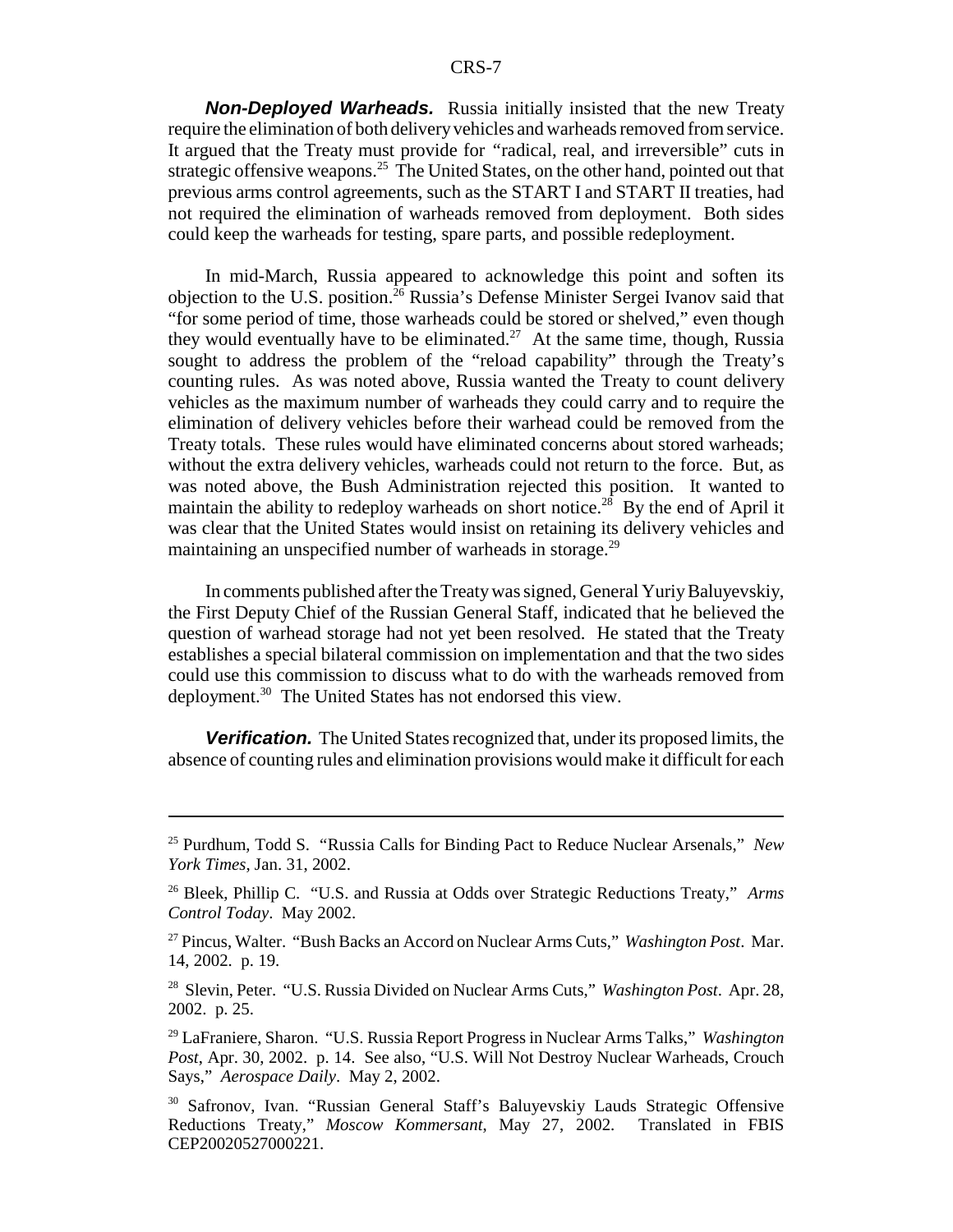side to monitor the number of deployed warheads on the other side. $31$  As was noted above, under START, the parties count the number of deployed delivery vehicles and multiply that number by the agreed "counting rule" for each type of system. They do not count the actual number of warheads in place on the delivery vehicles. The Treaty permits on-site inspections that allow the parties to view reentry vehicles, but these inspections are designed to confirm that the number of warheads *does not exceed* the number allowed for that type of delivery vehicle. They might not be able to identify the actual number of warheads on a missile if it were less than the number in the data base. $32$ 

During the negotiations, the United States suggested that the two nations include new transparency measures in the agreement. These could include "more detailed exchanges of information, visits to particular sites, additional kinds of inspections, and additional kinds of activities at sites" to enhance confidence and help verify reductions of "operationally deployed systems."33 For example, the parties could use a reentry vehicle inspection system similar to the one in START, where they declare a number of warheads carried by each type of missile and follow it with inspections that confirm that the actual number does not exceed the declared number. Or they could institute new procedures that would allow inspectors to count the actual number of warheads on each missile. They might also permit inspections at storage sites to count weapons held in those locations.<sup>34</sup>

Russia concurred that the new agreement needed transparency measures and a verification regime. Russian officials also agreed that the new Treaty could draw on the verification regime in START I and include "new transparency and confidence measures" to monitor nuclear warheads.<sup>35</sup> However, reports indicate that the two nations were unable to agree on which new START measures to employ and which new measures to include in the agreement. Russia apparently wanted a formal system of inspections and data exchanges, while the United States preferred a less elaborate system that called for cooperation, more generally, instead of specifying

<sup>&</sup>lt;sup>31</sup> Press reports indicate that the U.S. intelligence community told the Administration that Russia could be able to deploy a few hundred warheads, above the 2,200 limit, without detection. See Jonathan S. Landay. "U.S. Unable to Confirm Russia's Compliance with Weapons Treaty," *Knight Ridder Newspapers*. Dec. 20, 2004.

 $32$  For example, the U.S. Navy designed a shield to place over its reentry vehicles during inspections so that inspectors would not see sensitive design information. These shields had a space for each of the 8 permitted warheads on Trident missiles, hence the inspections could confirm that the number of deployed warheads did not exceed the number permitted. But because the inspectors could not see whether all of the spaces actually contained warheads, they could not determine if the missile carried fewer than 8 warheads.

<sup>&</sup>lt;sup>33</sup> U.S. Department of Defense. Special Briefing on the Russian Visit. News Transcript. Washington, Jan. 16, 2002.

<sup>34</sup> Aldinger, Charles. "U.S., Russia Discuss Nuclear Cuts," *Moscow Times*. Jan. 15, 2002. p. 4.

<sup>35</sup> Bleek, Phillip C. "U.S., Russia Agree to Codify Nuclear Reductions," *Arms Control Today*. March 2002.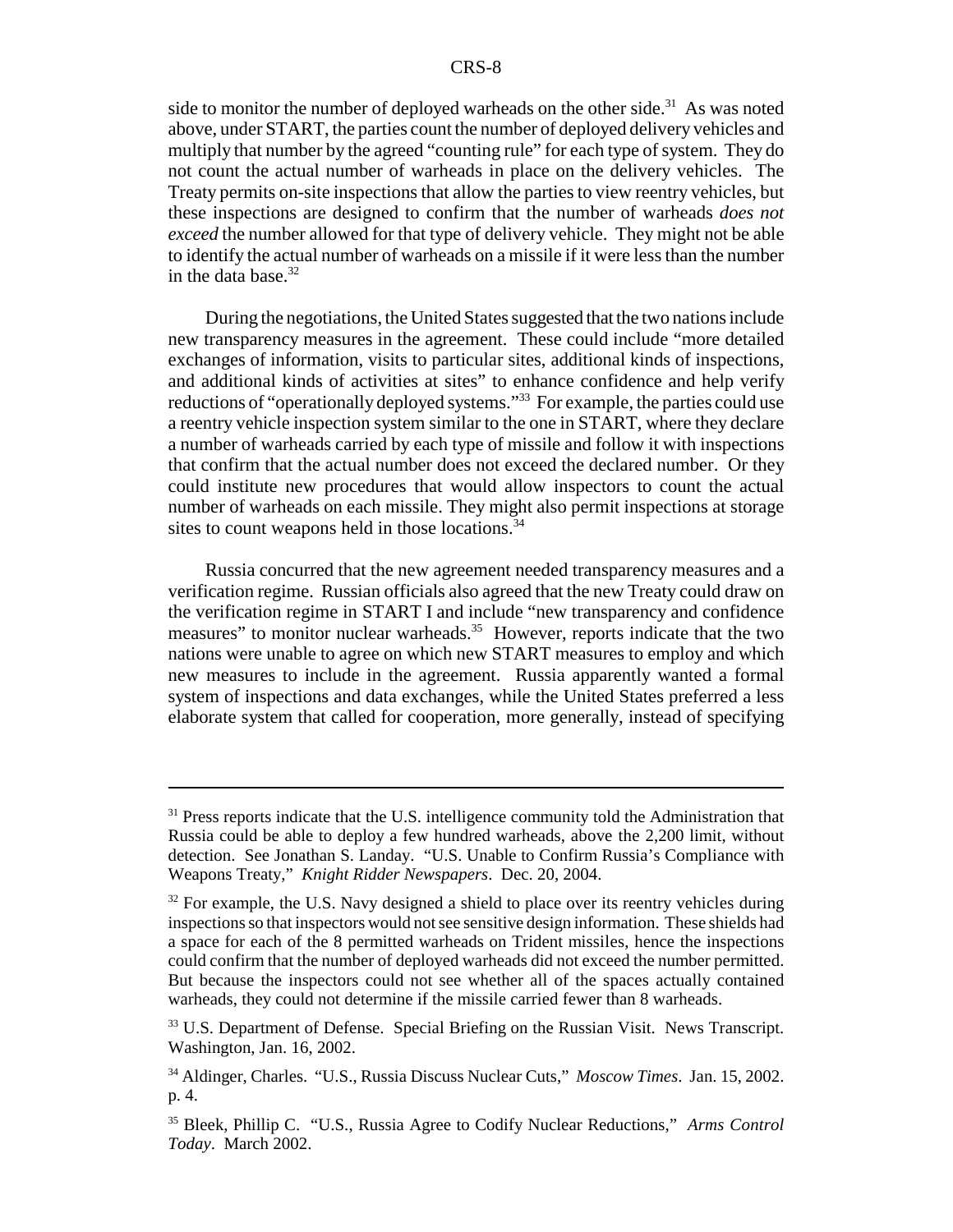numbers and types of inspections permitted at specific facilities.<sup>36</sup> Although the two sides were unable to reach agreement on this issue before signing the Treaty at the Moscow summit, they did agree to continue discussions after signing the Treaty.<sup>37</sup> Furthermore, during hearings before the Senate Foreign Relations Committee, Secretary of State Powell indicated that the two sides would have sufficient opportunities to collect needed data and information each others forces. He noted that the growing level of cooperation between the two, particularly through the Nunn-Lugar Cooperative Threat Reduction Program, provided information and assurances about the status of nuclear weapons programs. In addition, the START I Treaty would remain in force through 2009, and information collected under that Treaty's verification regime could also contribute to verification of compliance with the new Treaty.<sup>38</sup>

*Missile Defense.* During the negotiations, Russia insisted that the new agreement reflect "the organic interconnection of strategic defensive and offensive weapons."39 Russia sought assurances that the U.S. missile defense program would not be directed at or undermine Russia's strategic nuclear deterrent.<sup>40</sup> The United States refused to include language limiting ballistic missile defenses in the text of the new agreement. The U.S. refusal to accept Russia's view does not necessarily indicate that the United States plans to deploy missile defenses that could undermine Russia's deterrent. To the contrary, the Clinton and Bush Administrations both insisted that the U.S. missile defense program was not directed at Russia or its strategic deterrent. Both argued that the United States needed defenses to address emerging threats from other nations who were acquiring ballistic missiles. Nonetheless, the Bush Administration has indicated that it does not believe that U.S. missile defenses should be subject to any treaty limits.

The United States and Russia resolved this issue by deferring it to a Joint Declaration that outlines areas of cooperation that the two nations will pursue in their new, more cooperative relationship. This document states that "the United States and Russia have agreed to implement a number of steps aimed at strengthening confidence and increasing transparency in the area of missile defense."41 These steps will include information exchanges on missile defense programs and tests and reciprocal visits to observe tests. They also agreed to explore areas for cooperation 0in the development of missile defenses, such as the expansion of joint exercises and

<sup>36</sup> Dao, James. "Nuclear Deal Called Closer After Powell Meets Russian," *New York Times*, May 4, 2002.

 $37$  White House. Office of the Press Secretary. Text of Joint Declaration. May 24, 2002.

<sup>&</sup>lt;sup>38</sup> The intelligence community reportedly concluded that an extension of START I to 2012 would ease efforts to verify compliance with the Moscow Treaty. See Jonathan S. Landay. "U.S. Unable to Confirm Russia's Compliance with Weapons Treaty," *Knight Ridder Newspapers*. Dec. 20, 2004.

<sup>39</sup> Shatalova, Irina. "Russian Foreign Ministry: Russia wants to cut strategic arms to 1,700-2,200 warheads," *Itar Tass*. Apr. 24, 2002. Translated in FBIS CEP20020424000141

<sup>40 &</sup>quot;Russia Foreign Minister Urges U.S. to Discuss 'Real' Arms Cuts," *Dow Jones International News Service*. Feb. 27, 2002.

<sup>&</sup>lt;sup>41</sup> White House. Office of the Press Secretary. Text of Joint Declaration. May 24, 2002.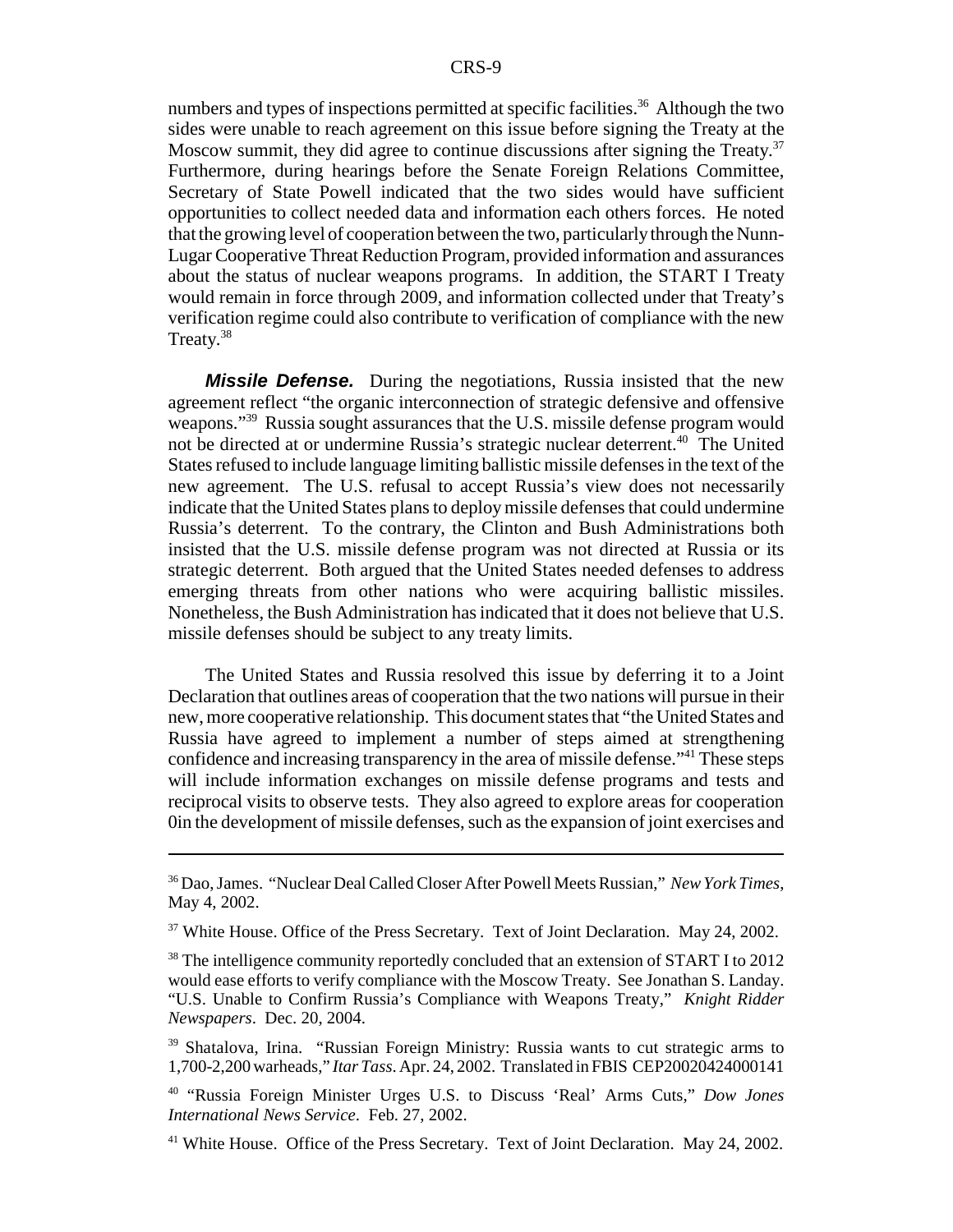the possible conduct of joint research and development programs for missile defense technologies. Although this agreement did not impose any limits on U.S. missile defense programs, it could provide Russia with confidence in its understanding of the goals and capabilities of U.S. missile defense programs.

## **The Treaty**

The text of the Strategic Offensive Reductions Treaty, or Treaty of Moscow, appears in Appendix A at the end of this report. It contains a preamble that primarily reviews the relationship between the two nations and their existing arms control obligations, four articles that outline the obligations they have assumed under the new Treaty and a fifth article that notes that the parties will register the Treaty at the United Nations. The discussion that follows addresses the contents of the four substantive articles in the treaty.

## **Article I**

Article I contains the only limit in the Treaty, stating that the United States and Russia will reduce their "strategic nuclear warheads" to between 1,700 and 2,200 warheads by December 31, 2012. The text does not define "strategic nuclear warheads" and, therefore, does not indicate whether the parties will count only those warheads that are "operationally deployed," all warheads that would count under the START counting rules, or some other quantity of nuclear warheads. The text does, however, refer to the statements made by President Bush in November 2001, when he announced the U.S. intention to reduce its "operationally deployed warheads" and President Putin in November and December 2001, when he indicated that Russia would be willing to reduce its strategic forces to 1,500 warheads. This reference may indicate that the United States and Russia could each use their own definition when counting their number of strategic nuclear warheads.

The absence of an agreed definition could create ambiguities and confusion about each side's progress in reducing their forces. However, the Article does not impose any interim limits on forces, or set a pace for the reductions, so ambiguities that arise during the ten year period should not give rise to questions about overall compliance with the Treaty. In addition, in the absence of interim limits, each side can set its own pace for the reductions, and even stop or reverse them for a period of time, during the 10-year time frame. As long as each side can demonstrate that its forces do not exceed 2,200 strategic nuclear warheads on December 31, 2012, each will meet its obligations under Article I.

Article I also specifies that each party shall "determine for itself the composition and structure of its strategic offensive arms." It does not limit the number of delivery vehicles, or impose sublimits on specific types of weapons systems within the overall total of strategic nuclear warheads. This differs from past arms control agreements, where the United States favored limits that would "restructure" Soviet or Russian strategic forces. The 1991 START I Treaty contained a sublimit on the number of warheads that could be carried on ballistic missiles, a sublimit on the number of warheads that could be carried on mobile ICBMs, and a requirement for the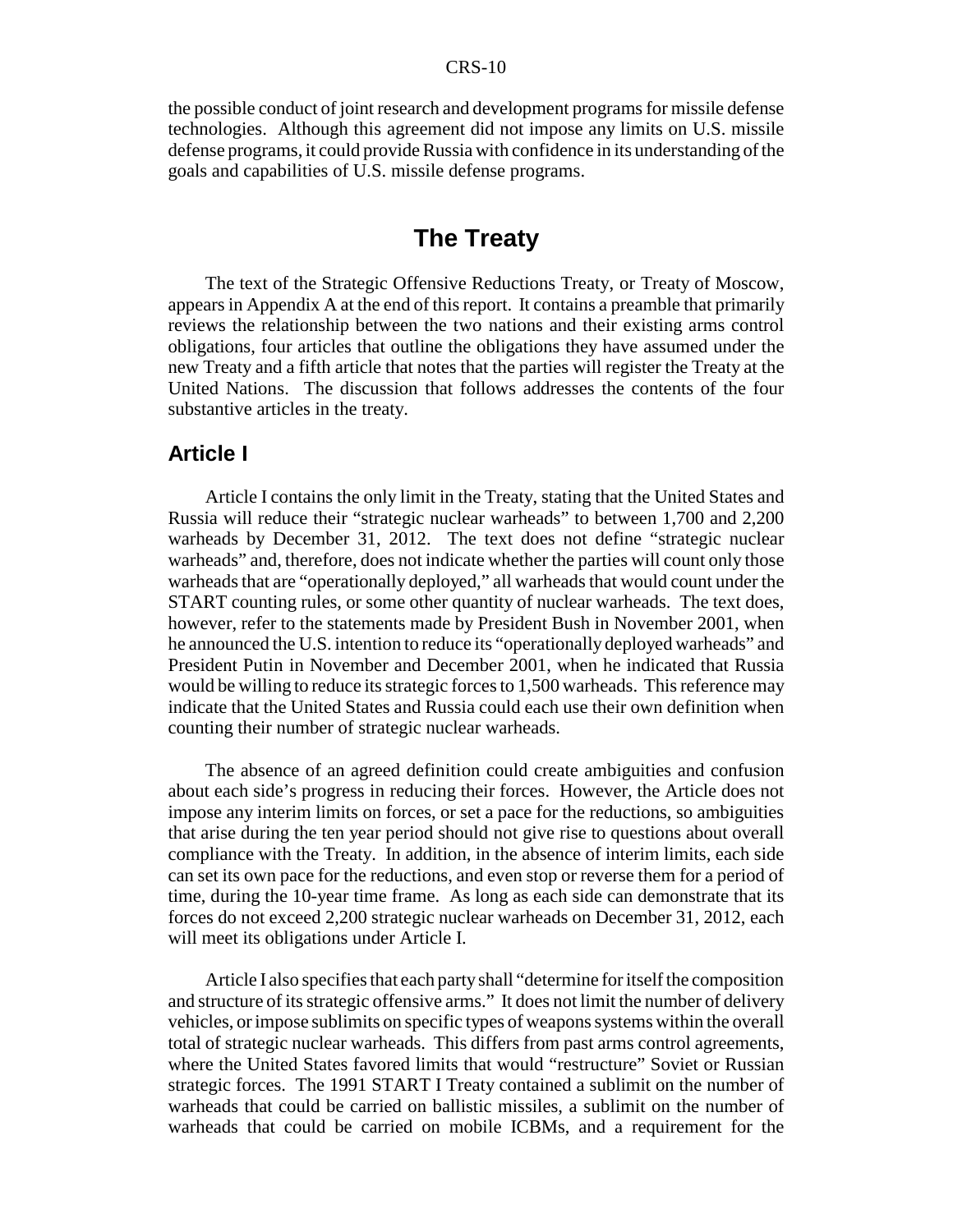elimination of half of the Soviet Union's 308 heavy ICBMs. The 1993 START II Treaty contained a sublimit on SLBM warheads, and in an achievement that was hailed as a major breakthrough in U.S-Russian arms control, a ban on all multiplewarhead ICBMs (MIRVed ICBMs).<sup>42</sup>

The new Treaty clearly indicates, however, that this ban, and all other provisions in the START II Treaty, will not be implemented. The preamble and Article II of the Treaty refer to the first Strategic Arms Reduction Treaty as START, not START I. Thus, START II, which never entered into force,<sup>43</sup> is evident in its absence. U.S. and Russian officials have both noted the Treaty's demise. Assistant Secretary of Defense J.D. Crouch has said "I think we have sort of moved beyond START II... setting it aside and have moved beyond it."<sup>44</sup> In comments made shortly after the Treaty was signed, Russia's General Baluyevskiy noted that the START II Treaty "never operated" and "should be considered dead."45 One report indicates that the Defense Minister and Foreign Minister informed the Russian Duma in mid-May that the Treaty had lapsed.<sup>46</sup> Other reports indicate, however, that Russia has not officially stated that START II will not enter into force. Some speculate that it may renounce START II in mid-June, when the United States withdraws from the ABM Treaty, so that they can link their withdrawal from START II to U.S. withdrawal from the ABM Treaty. $47$  Regardless, several Russian commentators have noted that, with the new Treaty, Russia will no longer be obligated to eliminate all of its MIRVed ICBMs.

## **Article II**

Article II states that the START Treaty (meaning START I) remains in force. The Treaty does not elaborate on the reason for this observation. However, in the Article-by-Article analysis provided to Congress, the Administration states that the "purpose of this Article is to make clear that the Moscow Treaty and the START Treaty are separate." The Moscow Treaty will not use the same definitions and

 $42$  Many analysts argue that MIRVed ICBMs could be destabilizing in a crisis because one or two attacking warheads could destroy up to 10 warheads on the single missile. Hence, a nation might believe it needs to launch first in a crisis, before it lost its forces to a smaller attack. Russia, in particular, deployed a majority of its warheads on these large missiles. Russia also maintained a monopoly in "heavy" ICBMs, the SS-18s, and the United States had long sought limits on or the elimination of these weapons in the arms control process.

<sup>&</sup>lt;sup>43</sup> The U.S. Senate gave its advice and consent to ratification in 1996 and the Russian Duma approved the Treaty in 2000. But the United States never met conditions that Russia had set before the Treaty could enter into force.

<sup>44</sup> U.S. Department of Defense. Special Briefing on the Russian Visit. News Transcript. Washington, Jan. 16, 2002.

<sup>&</sup>lt;sup>45</sup> Safronov, Ivan. "Now There Simply Cannot be any Recoil; Interview th First Deputy Chief of General Staff," *Kommersant.* May 7, 2002. Translated in FBIS CEP20020527000221.

<sup>46</sup> Odnokolenko, Oleg. "Exchange of Strategic Gifts," *Moscow Itogi*. May 21, 2002. Translated in FBIS CEP20020521000407.

<sup>47</sup> Golotyuk, Yuriy. "START is Dead — Long Live SNP," *Vremya Novostey*. May 23, 2002. Translated in FBIS CEP20020523000370.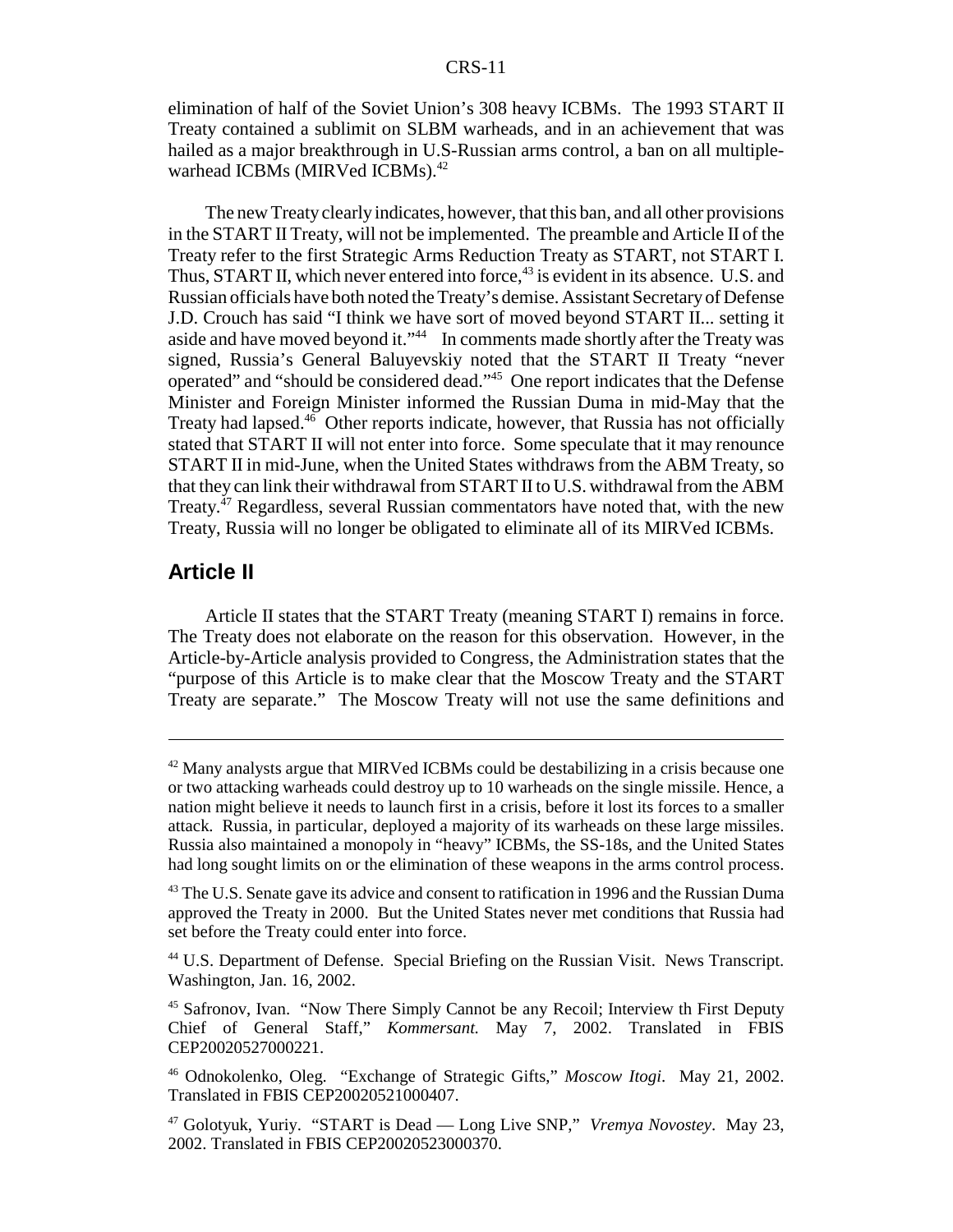counting rules as START and the provisions in START remain in force, unchanged by the new provisions in the Moscow Treaty.48 Nevertheless, in the Joint Declaration signed by Presidents Bush and Putin on May 24, the parties indicate that the provisions of START "will provide the foundation for providing confidence, transparency, and predictability in further strategic offensive reductions." These provisions include data exchanges that describe the numbers and locations of deployed weapons, notifications when deployed weapons are moved to other locations or when they are scheduled to be eliminated, on-site inspections at deployment and elimination facilities, and other cooperative measures that help the parties gain confidence in their estimates of the number of deployed warheads remaining in each others' arsenals.

## **Article III**

Article III establishes a Bilateral Implementation Commission, and states that the parties will meet in this forum at least twice each year. The Treaty does not provide any guidelines or procedures for these meetings. In particular, it does not indicate whether these meetings will focus solely on monitoring and verification of the agreed reductions, or whether it will seek to address other issues relevant to the Treaty. In its Fact Sheet on the Treaty, the White House states simply that the commission will meet to discuss issues related to the Treaty. U.S. officials have indicated that the commission will work out additional transparency and verification measures. But it seems unlikely that the United States will pursue negotiations on additional limits in the commission. Russia, however, may prefer a more expansive role for the commission. In particular, several Russian officials and analysts have noted that the commission could address limits on or the elimination of warheads removed from service.

## **Article IV**

Article IV has three paragraphs. The first states that the Treaty shall be ratified in accordance with the constitutional procedures of each Party. This ensures that the Treaty will be "legally binding." The second paragraph states that the Treaty will remain in force until December 31, 2012, after which it could be extended or replaced by another agreement. U.S. officials have noted that the Treaty could lapse if the two sides decided that no further agreement is necessary.49 In theory, then, the parties might be able to increase their warheads above the 2,200 limit as soon as the Treaty expires.

The third paragraph in Article IV states that either party may withdraw from the Treaty on three months' notice. This provision differs from the withdrawal clause in previous treaties in two respects. First, other Treaties, such as the ABM Treaty, START I, and START II, required six months notice before a party could withdraw.

<sup>&</sup>lt;sup>48</sup> Letter of Transmittal and Article-by-Article Analysis of the Treaty on Strategic Offensive Reductions. Arms Control Today. July/August 2002. p. 30.

<sup>49</sup> Bleek, Philipp C. "U.S. and Russia at Odds over Strategic Reductions Agreement," *Arms Control Today*. May 2002.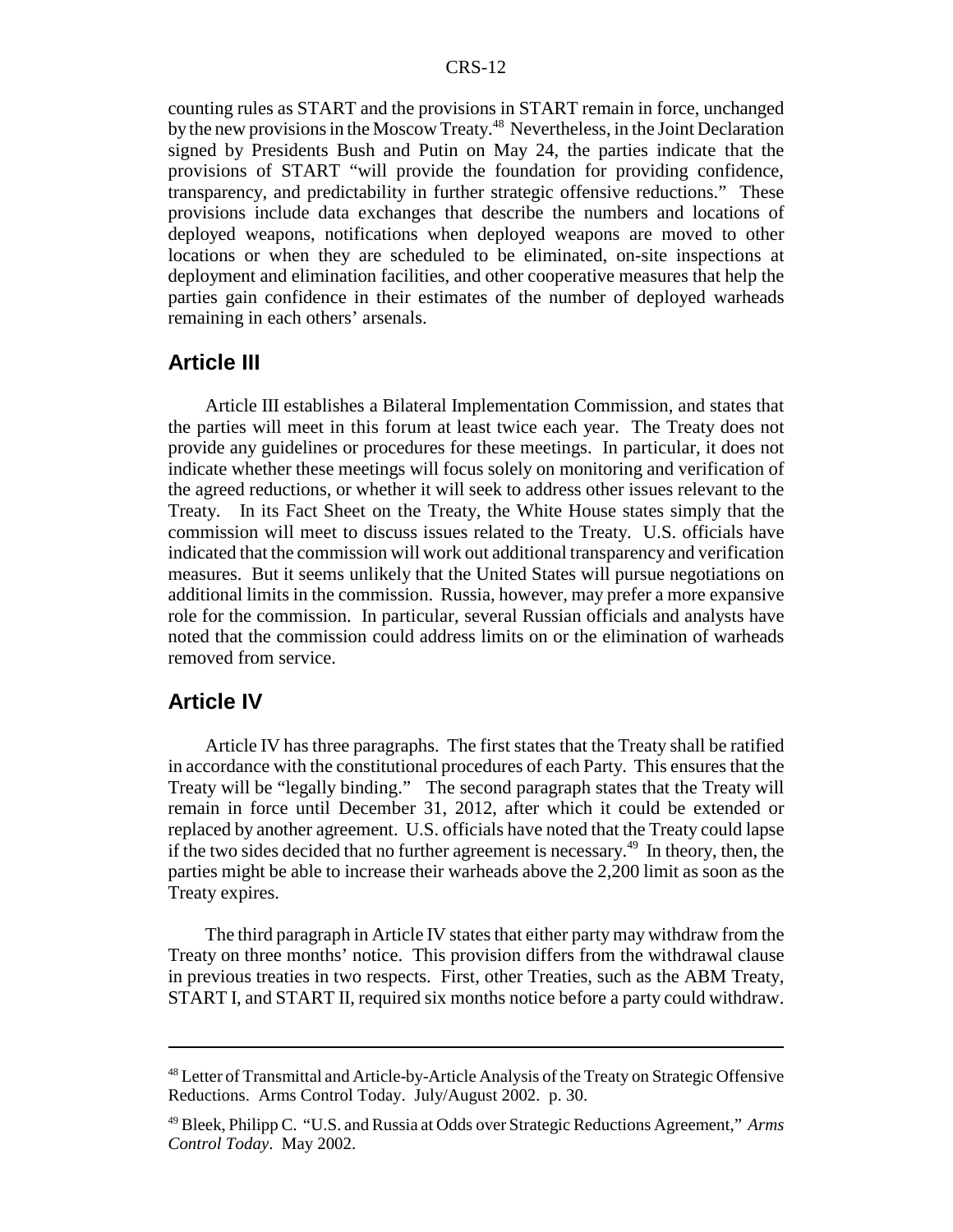Second, these Treaties stated that a party could withdraw from the Treaty if "extraordinary events related to the subject matter of this Treaty have jeopardized its supreme interests." The new Treaty does not have a similar provision. A party can withdraw for any reason it chooses, without justifying its actions by citing "extraordinary events [that] have jeopardized its supreme interests."

Reports indicate that during the negotiations, the United States proposed that the Treaty include a withdrawal period of only 45 days. It also sought a provision that would have allowed either side to exceed the limits in the Treaty for a short period of time, without withdrawing, if "international geostrategic circumstances" warranted.<sup>50</sup> These proposals reflected the U.S. interest in maintaining a maximum amount of flexibility when reducing its forces. But they were not needed in the final draft. Because the Treaty does not contain any interim limits or schedule for reductions, either party can exceed the limits in the Treaty at any time leading up to December 31, 2012.

## **Force Structures Under the Treaty of Moscow**

The tables in this section display actual U.S. and Russian force structures in place in July 2006; these are consistent with the limits in the START Treaty. They also show forces that would have been consistent with the limits in the START II Treaty and forces that will be consistent with the limits in the Treaty of Moscow. Although the parties will not implement START II, the report includes these potential forces for comparison with the reductions that might occur under the new Treaty.

## **U.S. Force Structure**

The United States completed its implementation of START in December 2001. In July 2006, U.S. strategic nuclear forces included 500 Minuteman III ICBMs equipped with between 1 and 3 warheads each, 14 Trident submarines equipped with 24 ballistic missiles that carried six or eight warheads, 94 B-52 H bombers, 91 B-1 bombers, and 21 B-2 bombers. The B-52 H bombers can be equipped with up to 20 long-range nuclear-armed cruise missiles, but they count as only 10 warheads under START's counting rules. The United States has eliminated 50 Peacekeeper missiles, each of which carried 10 warheads, but it has not eliminated the silos for these missiles, so they still count under the START limits. It also has converted 4 Trident submarines to carry cruise missiles, but, because it did not remove the SLBM launch tubes, these also continue to count under START. The B-1 bombers are no longer equipped to conduct nuclear missions, but each counts as one warhead under START. B-2 bombers can carry up to 16 gravity bombs, but each also counts as only 1 warhead under START. As **Table 1** shows, this force "counts" as 5,966 warheads under the START limit of 6,000 warheads. If all the weapons that could be deployed on B-52 and B-2 bombers were included, this force would count as 7,116 warheads.

<sup>&</sup>lt;sup>50</sup> Bleek, Philipp C. "Bush Endorses Legally Binding Nuclear Arms Deal with Russia," *Arms Control Today*. April 2002.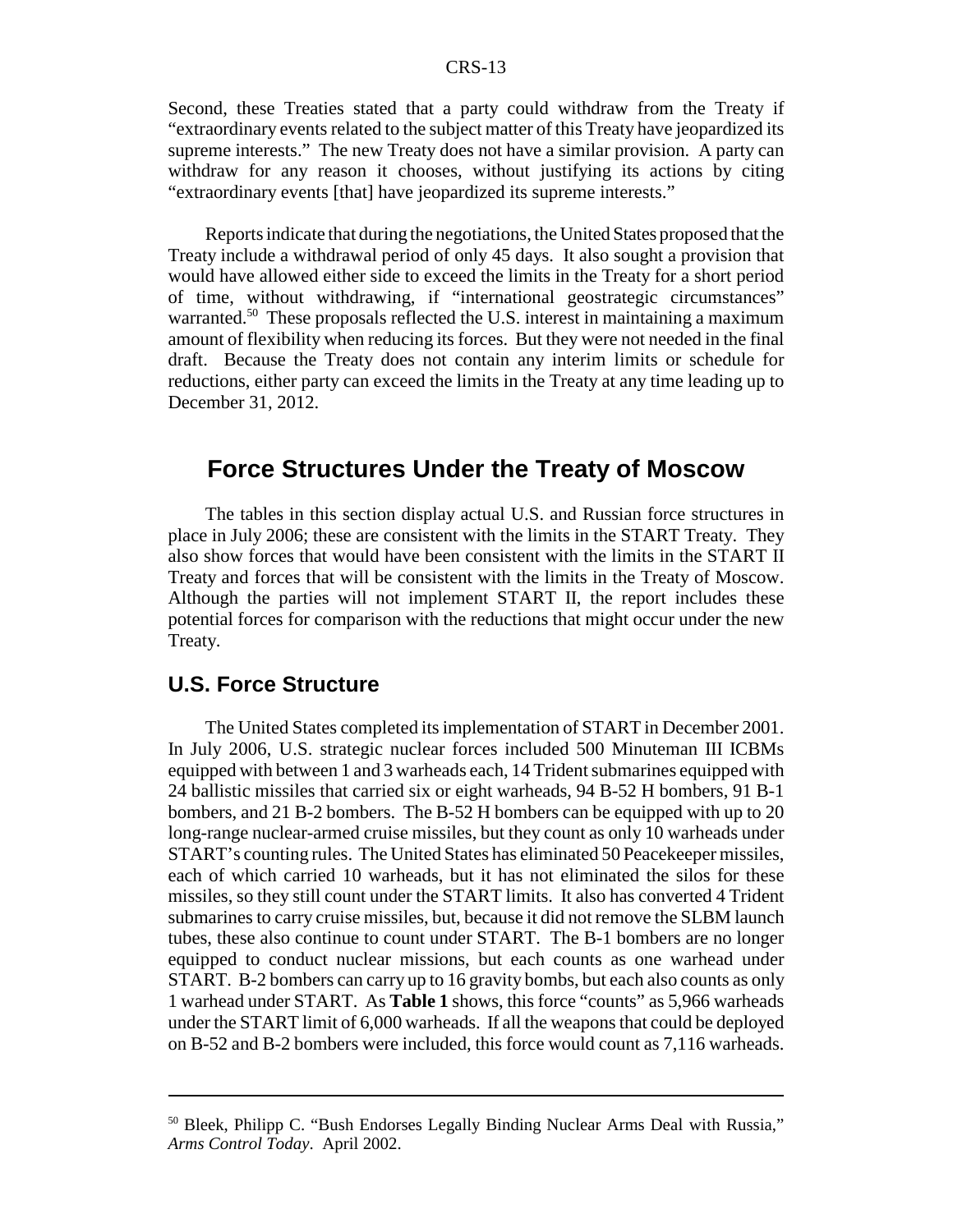|                | <b>START I</b>   |                 | <b>START II</b>  |                 | <b>Treaty of Moscow</b> |                 |
|----------------|------------------|-----------------|------------------|-----------------|-------------------------|-----------------|
|                | <b>Launchers</b> | <b>Warheads</b> | <b>Launchers</b> | <b>Warheads</b> | <b>Launchers</b>        | Warheads        |
| <b>ICBMs</b>   | 550              | 1,700           | 500              | 500             | 450                     | 500-600         |
| <b>SLBMs</b>   | 432              | 3,168           | 336              | 1,680           | 264                     | 1,056-<br>1,152 |
| <b>Bombers</b> | 206              | 1,098           | 97               | 1,276           | 77                      | 500-850         |
| <b>Total</b>   | 1,188            | 5,966           | 933              | 3,456           | 791                     | 2,200           |

## **Table 1. U.S. Strategic Nuclear Forces**

In 1994, as a part of the first nuclear posture review, the United States identified the force structure that it would deploy under the START II Treaty. This force included 500 single-warhead Minuteman III missiles, 14 Trident submarines equipped with 24 5-warhead SLBMs, 76 B-52 bombers, and 21 B-2 bombers. The B-52 bombers would carry 8, 12, or 20 cruise missiles, and count as the number they were equipped to carry. The B-2 bombers would carry and count as 16 gravity bombs. Hence, the United States would eliminate 4 Trident submarines and 50 Peacekeeper missiles and remove warheads from Minuteman and Trident missiles to reduce to the START II limit of  $3,500$  warheads.<sup>51</sup>

The Bush Administration initially indicated that it did not plan to eliminate any of the delivery vehicles that the United States would have retained under the START II Treaty. To reduce that force from 3,500 to 2,200, permitted by the Moscow Treaty, it would remove warheads from deployed ICBMs and SLBMs. However, in February 2006, the Administration announced that it planned to eliminate 50 Minuteman ICBMs. Consequently, the Administration plans to deploy 450 Minuteman III missiles, with 1 or 2 warheads on each missile, and 14 Trident submarines with perhaps 3-6 warheads on each missile. However, it will only count the warheads on 12 submarines under the Treaty limits because it plans to keep 2 submarines in overhaul at any given time. Finally, the Administration announced, in the 2006 QDR, that it plans to reduce the B-52 fleet to 56 bombers.<sup>52</sup> Because many of these bombers would be assigned to conventional units on a day-to-day basis, the Administration would not count the weapons that could be carried on all of these aircraft under the Treaty limits. Table 1, above, assumes that approximately 500 cruise missiles for the B-52 bombers will count under the Treaty limits.<sup>53</sup>

<sup>&</sup>lt;sup>51</sup> The Air Force completed the deactivation of the Peacekeeper Missiles on September 19, 2005.

 $52$  The 109<sup>th</sup> Congress did not authorize the Administration's request for a reduction in the B-52 fleet to 56 bombers. It required that the Administration retain 76 B-52 bombers. However, because the number of bomber weapons counted under the Moscow Treaty is not related to the number of deployed bombers, this report still assumes that the United States will retain, and count around 500 cruise missiles for the B-52 bombers.

<sup>&</sup>lt;sup>53</sup> In late 2005, the Undersecretary of Defense approved a budgeting decision that called for (continued...)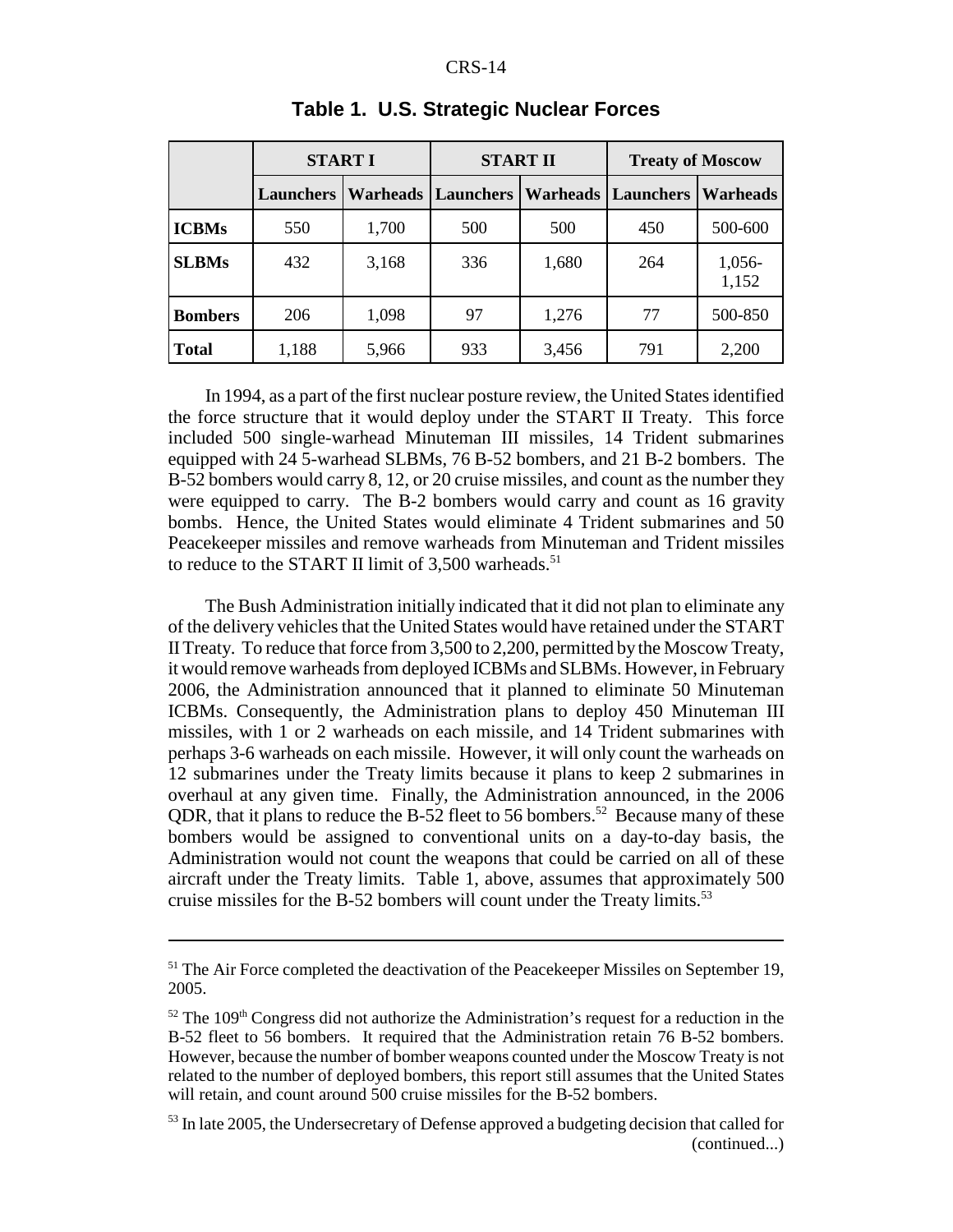## **Russia's Force Structure**

In July 2006, after implementing START, Russian strategic nuclear forces included 104 10-warhead SS-18 ICBMs, 138 6-warhead SS-19 ICBMs, 258 single warheads SS-25 road-mobile missiles, and 42 single-warhead, silo-based SS-27 ICBMs. Russia also has 12 ballistic missile submarines, equipped with a number of different types of missiles. Russia's bomber fleet consists of 78 aircraft — 15 Blackjack bombers and 63 Bear H bombers. Under START rules, each of these counts as 8 warheads, but they can be equipped to carry up to 16 cruise missiles. This force counted as 4,384 warheads under the START Treaty in July 2006.

Russia never publicly identified a force structure that it would have deployed under START II. However, START II would have required the elimination of all SS-18 and SS-24 ICBMs. Russia could have retained 105 SS-19 ICBMs, but each missile could carry only 1 warhead. It also might have retained between 400 and 700 single warhead ICBMs. This number would depend on Russia's ability to produce new SS-27 ICBMs. It had planned to produce up to 30 of these missiles per year, but, thus far, has succeeded in adding fewer than 10 per year to its deployed forces. Russia's submarine fleet might have consisted of as many as 13 submarines (5 Typhoons and 8 Delta IVs), or, because the Typhoon submarines are in need of significant repairs, as few as 6 Delta IVs. The bomber fleet could have remained at the current level of 78 aircraft, but each bomber might carry, and count as, 12 warheads.

|                | <b>START I</b>   |       | <b>START II</b>                             |       | <b>Treaty of Moscow</b> |          |
|----------------|------------------|-------|---------------------------------------------|-------|-------------------------|----------|
|                | <b>Launchers</b> |       | Warheads   Launchers   Warheads   Launchers |       |                         | Warheads |
| <b>ICBMs</b>   | 542              | 2,168 | 805                                         | 805   | 300                     | 900      |
| <b>SLBMs</b>   | 292              | 1,592 | 228                                         | 1,512 | 96                      | 384      |
| <b>Bombers</b> | 78               | 624   | 78                                          | 936   | 65                      | 780      |
| Total          | 912              | 4,384 | 1,111                                       | 3,253 | 461                     | 2,064    |

**Table 2. Russian Strategic Nuclear Forces**

As **Table 2** shows, Russia could only reach the START II limits of 3,000-3,500 warheads if it deployed over 800 ICBMs, 13 ballistic missile submarines, and 78 aircraft. Most analysts believe that Russia would not have the economic resources

 $53$  (...continued)

a reduction in the B-52 bomber force from 94 to 56 aircraft between 2008 and 2011. It is not clear whether this decision will eventually affect the force size as the document noted that Congress "has repeatedly directed the Air Force to maintain" 94 B-52 aircraft. See U.S. Department of Defense. Air Force Transformation Flight Plan. Program Budget Decision 720. Dec. 20, 2005. p. 5. Regardless, this plan will not affect the number of cruise missiles that might be counted under the Moscow Treaty.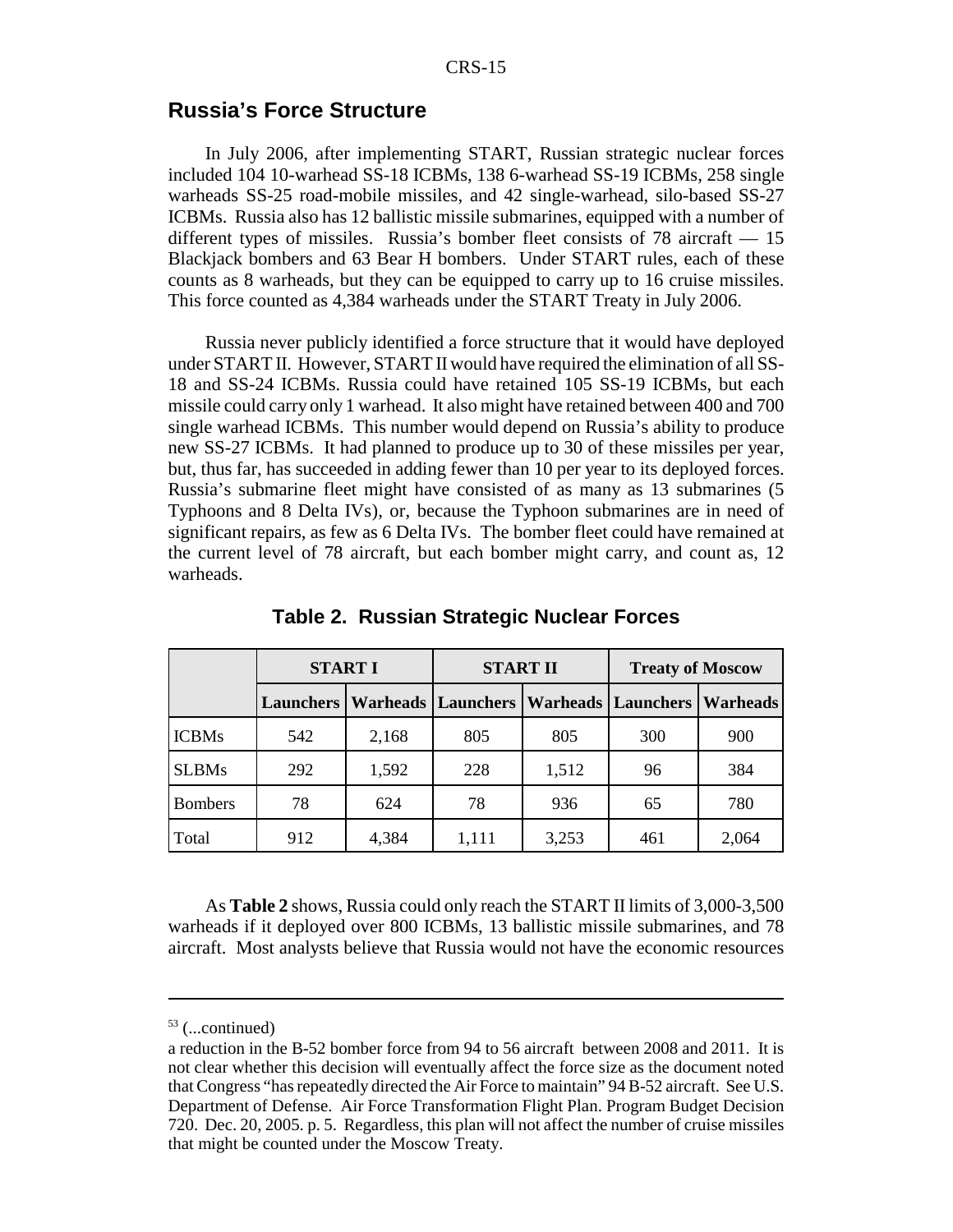to support this force. This problem underlined Russia's interest in concluding a new agreement that would limit each side to only 1,500 warheads.

Most analysts agree that Russia's strategic nuclear forces will decline sharply during the next 10 years, as it retires aging systems and produces only small numbers of new missiles. However, in the absence of the START II ban on MIRVed ICBMs, Russia might be able to deploy its new SS-27 ICBM with three warheads, instead of one. If Russia produced 30 of these missiles each year, and deployed each with 3 warheads, and if it retained the existing 6 Delta IV submarines and reduced its bomber fleet to 65 aircraft, it could retain a force of 2,064 warheads. This force is displayed on Table 2, above. If, on the other hand, it produced 10 missiles per year and equipped each with a single warhead, then Russia's force would include fewer than 500 ICBM warheads, and a total of only 1,624 warheads.

## **Assessing the Outcome**

## **Russia's Objectives**

As was noted above, Russia entered the negotiations in search of a "legally binding" treaty that would make "radical, real, and irreversible" reductions in U.S. and Russian strategic nuclear weapons.<sup>54</sup> It succeeded in achieving the first of these two objectives. Russian officials and other Russian analysts have stated that this outcome represents a major success for Russian diplomacy.55 Where the United States initially wanted simply to exchange letters or issue a Joint Declaration, Russia convinced it to negotiate and sign a formal arms control treaty. In doing so, these officials argue, Russia can be assured that, as Russia reduces its nuclear forces in response to economic pressures, the United States will also reduce its nuclear forces so that the two retain a rough nuclear parity. Furthermore, the Treaty ensures that the U.S. commitment to reduce its forces will continue to exist after the Bush Administration leaves office.

More important, according to Russian officials, the signing of a Treaty indicates that the United States and Russia remain equal partners in the arms control process, even though Russia can no longer claim to be a military or economic equal of the United States.<sup>56</sup> Many analysts believe that retaining this "seat at the table" was a

<sup>54</sup> Purdhum, Todd S. "Russia Calls for Binding Pact to Reduce Nuclear Arsenals," *New York Times*, Jan. 31, 2002.

<sup>&</sup>lt;sup>55</sup> Safronov, Ivan. "The Treaty Could Have Been Better But it is Better than Nothing;" Interview with Duma Deputy Andrey Kokoshin. *Kommersant*. May 24, 2002. Translated in FBIS CEP20020524000232. See also, Sergey Rogov. "Capitulation or Move Toward Partnership? Moscow Must Use the 'Window of Opportunity.'" *Nezavisimaya Gazeta*. May 24, 2002. Translated in FBIS CEP20020524000146.

<sup>&</sup>lt;sup>56</sup> Safronov, Ivan. "Now There Simply Cannot be any Recoil"; Interview with First Deputy Chief of General Staff. *Kommersant*. May 7, 2002. Translated in FBIS CEP20020527000221. See also, Sergey Rogov. "Capitulation or Move Toward Partnership? (continued...)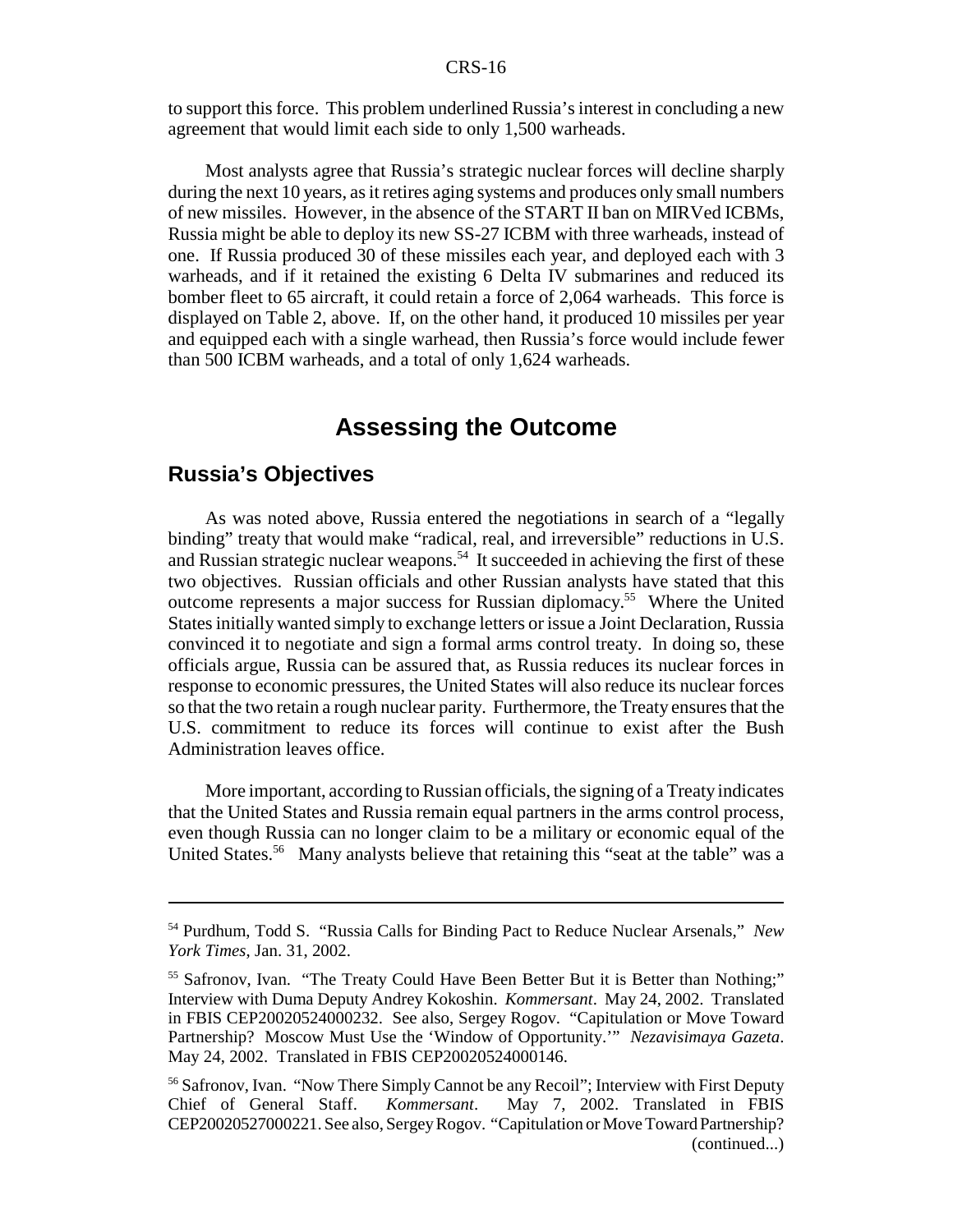key objective for President Putin because it demonstrated to his critics at home that Russia will benefit from his new, more accommodating policies towards the United States and the West.

Russia did not succeed in convincing the United States to adopt the START I counting rules or to eliminate excess delivery vehicles or warheads when implementing the Treaty. It also did not convince the United States to include in the Treaty a provision stating that U.S. missile defenses would not undermine Russia's offensive deterrent. Russian officials recognize that they were unable to win these points in the negotiations, but they argue that they could still achieve their objectives. As was noted above, General Baluyevskiy has argued that the issue of how to limit and eliminate non-deployed warheads could be on the agenda for the Treaty's bilateral commission (although discussions on this issue have not, to date, occurred). Furthermore, even though the Treaty does not contain a direct reference to missile defenses, Russian officials have claimed that Russia achieved its objective of linking offenses and defenses by including in the Treaty's preamble a reference to the Bush-Putin statement from the Genoa summit, where they agreed to hold "consultations on the *interrelated* subjects of offensive and defensive systems (emphasis added)."57 And the Joint Declaration, signed at the same time as the Treaty of Moscow, provides Russia its assurances on the scope and intent of U.S. missile defenses by calling for expanded information exchanges and cooperation.

## **U.S. Objectives**

When the United States entered the negotiations, it sought to avoid signing a formal arms control treaty and to maintain unrestricted flexibility in sizing and structuring its nuclear forces. It did not want any limits on its delivery vehicles or its stockpiled warheads and it did not want any limits on U.S. missile defenses. It succeeded in achieving these last objectives, but did not succeed in avoiding a formal arms control treaty. The Bush Administration reportedly acquiesced to Russia's demands for a formal Treaty for three reasons. First, the Administration ensured, by standing firm on U.S. negotiating positions, that the Treaty would reflect the U.S. objective of maintaining force structure flexibility. The form of the document ultimately became unimportant when it was clear that the substance would not undermine current U.S. plans. Second, key U.S. Senators had pressured the Administration to conclude a Treaty.

Third, the U.S. concession on signing a Treaty could strengthen Putin's ability to cooperate with the United States in other areas of security policy. Many in Russia have criticized Putin for supporting the United States in its war on terrorism and allowing U.S. troops access to bases on former Soviet territory. By signing the

 $56$  (...continued)

Mocow Must Use the 'Window of Opportunity.'" Nezavisimaya Gazeta. May 24, 2002. Translated in FBIS CEP20020524000146.

<sup>&</sup>lt;sup>57</sup> Russian Federation Foreign Ministry Information and Press Department. On the Main Provisions of the New Russo-U.S. Treaty on the Reduction of Strategic Offensive Potentials. May 22, 2002. Translated in FBIS CEP20020523000243.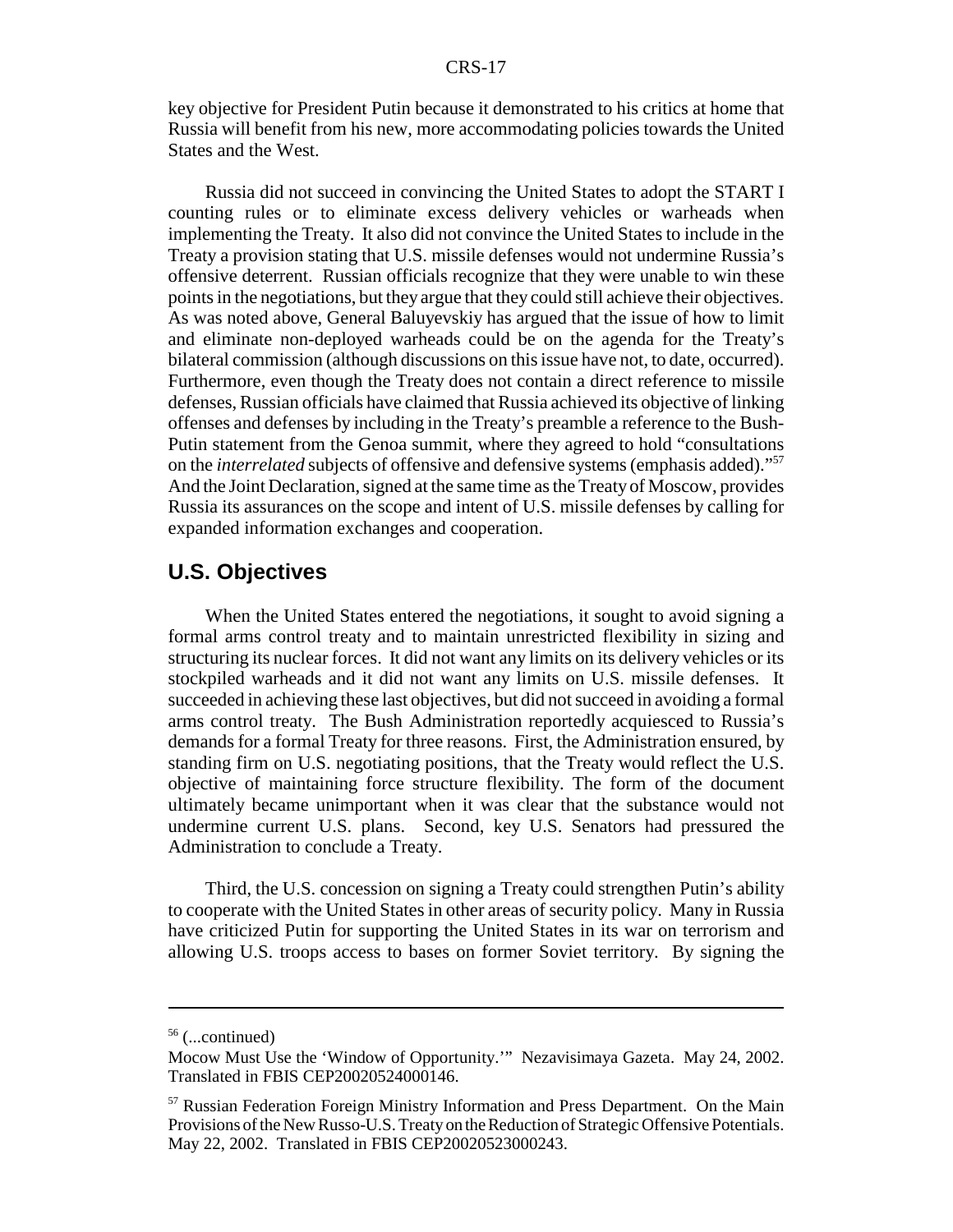Treaty, the Administration, in essence, rewarded Putin for his cooperation and allowed him to answer his critics with his achievement.

## **Treaty Ratification**

As is stated in Article IV, the Treaty must be ratified "in accordance with the constitutional procedures" of each nation before it can enter into force. In Russia, a majority of both houses of Parliament, the Duma and the Federation Council, must vote to approve a Federal Law on Ratification. In the United States, two-thirds of the Members in the Senate must vote to approve a Resolution of Ratification. This has been a relatively simple matter, because legislators in both nations have praised the Treaty and no one has voiced opposition to its approval. However, both nations' legislatures have shown a reluctance in recent years to approve arms control agreements without significant debate and, on occasion, significant reservations. In addition, the Russian Duma has often linked its consideration of arms control treaties to its objections on other aspects of U.S. policy.

In 1999, the U.S. Senate failed to offer its advice and consent to ratification of the Comprehensive Test Ban Treaty. It approved the Chemical Weapons Convention in 1997, but included 28 conditions in its Resolution of Ratification. The Clinton Administration never submitted several 1997 agreements related to the 1972 ABM Treaty, in part because it feared the Senate would reject these agreements and attack the continued viability of the ABM Treaty. The Treaty of Moscow has not encountered such significant opposition in the Senate, even with the change to Republican leadership. Republican Members have praised the Treaty because it does not restrict U.S. flexibility in structuring its forces. Democrats have also praised the Treaty because it demonstrates a continuing U.S. commitment to the arms control process and because it may represent a first step on a path to deeper nuclear weapons reductions.

The Senate could, nonetheless, have amended the Treaty or added conditions to its Resolution of Ratification to address perceived weaknesses.<sup>58</sup> The Senate Foreign Relations Committee did not recommend any amendments to the Treaty. The Senate Foreign Relations Committee did, however, include reservations and conditions in the Resolution of Ratification that it approved, by a vote of 19-0, on February 5, 2003. In response to Members' concerns about the absence of timelines and interim limits in the Treaty, the Resolution requires that the President report to Congress each year on the progress that the United States and Russia have made in reducing their forces to the Treaty's limits. The Resolution also contains non-binding declarations that require, among other things, that the United States reduce its forces as quickly as possible and that it provide Russia with assistance in securing its non-strategic nuclear weapons*.* would only affect U.S. policy. The full Senate approved the Resolution of Ratification, by a vote of 95-0 on March 6, 2003, with these reservations and declarations included. Some Senators proposed amendments to the

<sup>&</sup>lt;sup>58</sup> For a review of the Ratification process, and the Senate's options, see U.S. Senate, Committee on Foreign Relations. Treaties and Other International Agreements: The Role of the United States Senate. Committee Print S. Prt. 106-71. January 2001.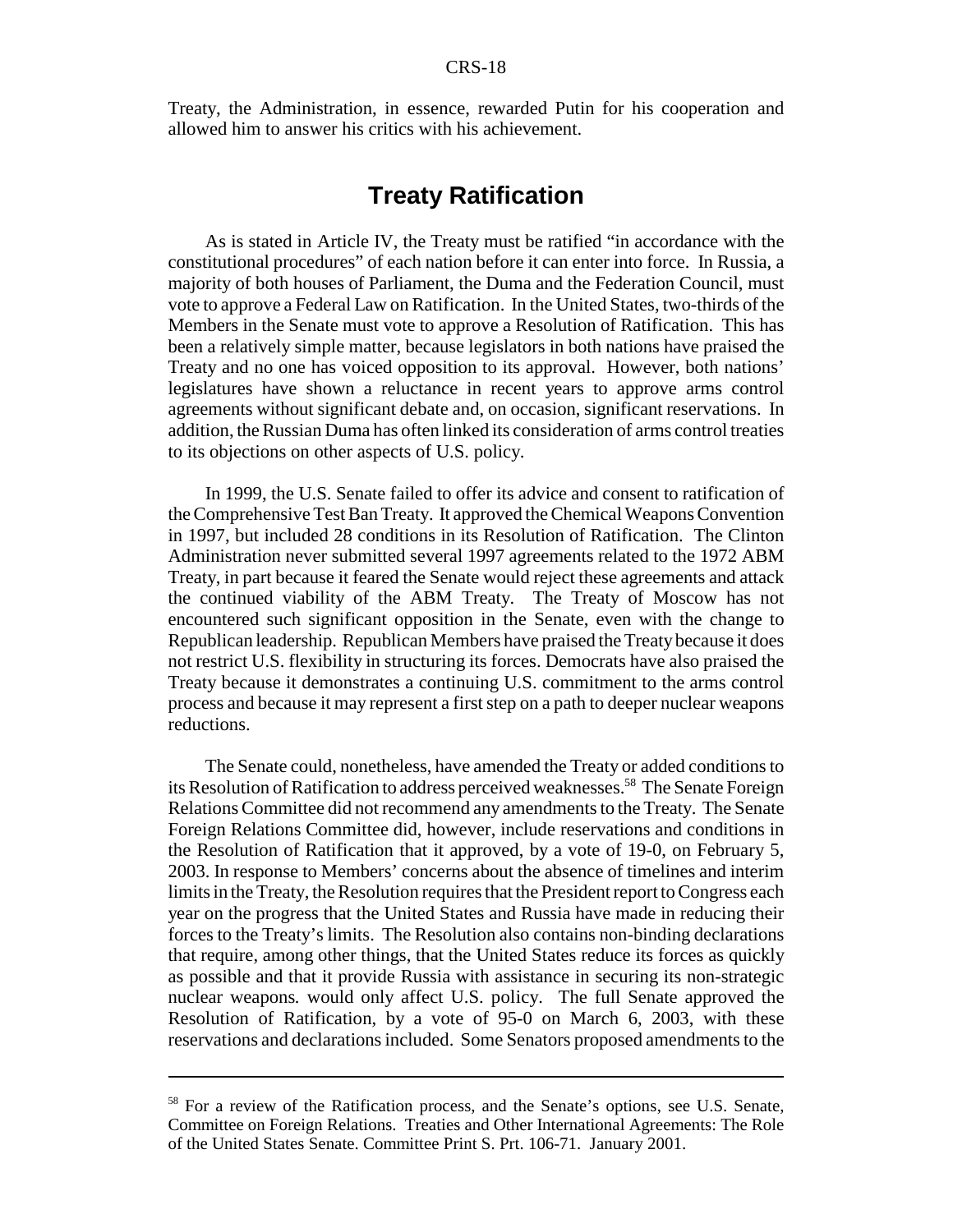Resolution of Ratification, but these were all defeated after the Chairman and Ranking Member, Senators Lugar and Biden, made it clear that they would not support any amendments to the Treaty or the Resolution of Ratification during the debate on the floor of the Senate. The Text of the Resolution of Ratification appears in Appendix B, at the end of this report.

The Russian Duma has also demonstrated its independence on arms control Treaties in recent years. It delayed its vote on the START II Treaty for seven years, questioning both the foreign policies of President Yeltsin and several key elements of the Treaty.59 When it did approve the Treaty, it included a condition in its Federal Law on Ratification that stated Russia would not exchange the instruments of ratification, and allow the Treaty to enter into force, until the United States approved several 1997 agreements related to the ABM Treaty. Since the Senate never addressed or approved these agreements, START II could not enter into force.

The Duma could have included conditions in its approval of the new Treaty, as well. It did raise questions about Russia's financing and support for its strategic nuclear forces. The Duma also delayed its debate and vote on the Treaty in March 2003, after the United States began its military operation in Iraq. However, most analysts agreed that neither the Duma nor the Federation Council was likely to challenge President Putin by threatening to reject the Treaty. President Putin has much broader and stronger support in the Duma than President Yeltsin had. Although the leader of the Communist Party has denounced the Treaty as a betrayal of Russian interests, most Members who commented praised the President for convincing the United States to sign a "legally binding" Treaty. In addition, Russian officials have established a Working Group, which includes Members of both the Duma and the Federation Council, to review the Treaty and meet with government experts. This Working Group has prepared the draft Federal Law on Ratification for the Treaty.<sup>60</sup> The Duma approved the Federal Law on Ratification on May 14, 2003.

The Treaty entered into force on June 1, 2003.

## **Response and Reaction**

Many analysts and observers in the United States and Russia praised the Moscow Treaty as a "useful first step" in the process of reducing U.S. and Russian nuclear weapons. They are particularly appreciative of the fact that the agreement is a formal treaty — it carries the weight of law since it was reviewed and approved by the nations' legislative bodies and it will remain in force beyond the terms of President Bush and President Putin. Some Russian commentators have also noted that, as a Treaty, the document will carry more weight in the international political

<sup>59</sup> For details, see CRS Report 97-359, *START II Debate in the Russian Duma: Issues and Prospects*, by Amy F. Woolf.

 $60$  On Meeting of Working Group of State Duma of the Federal Assembly on Preparation of Draft Federal Law on Ratification of the SOR Treaty, Press Release. Ministry of Foreign Affairs of the Russian Federation. Jan. 21, 2003.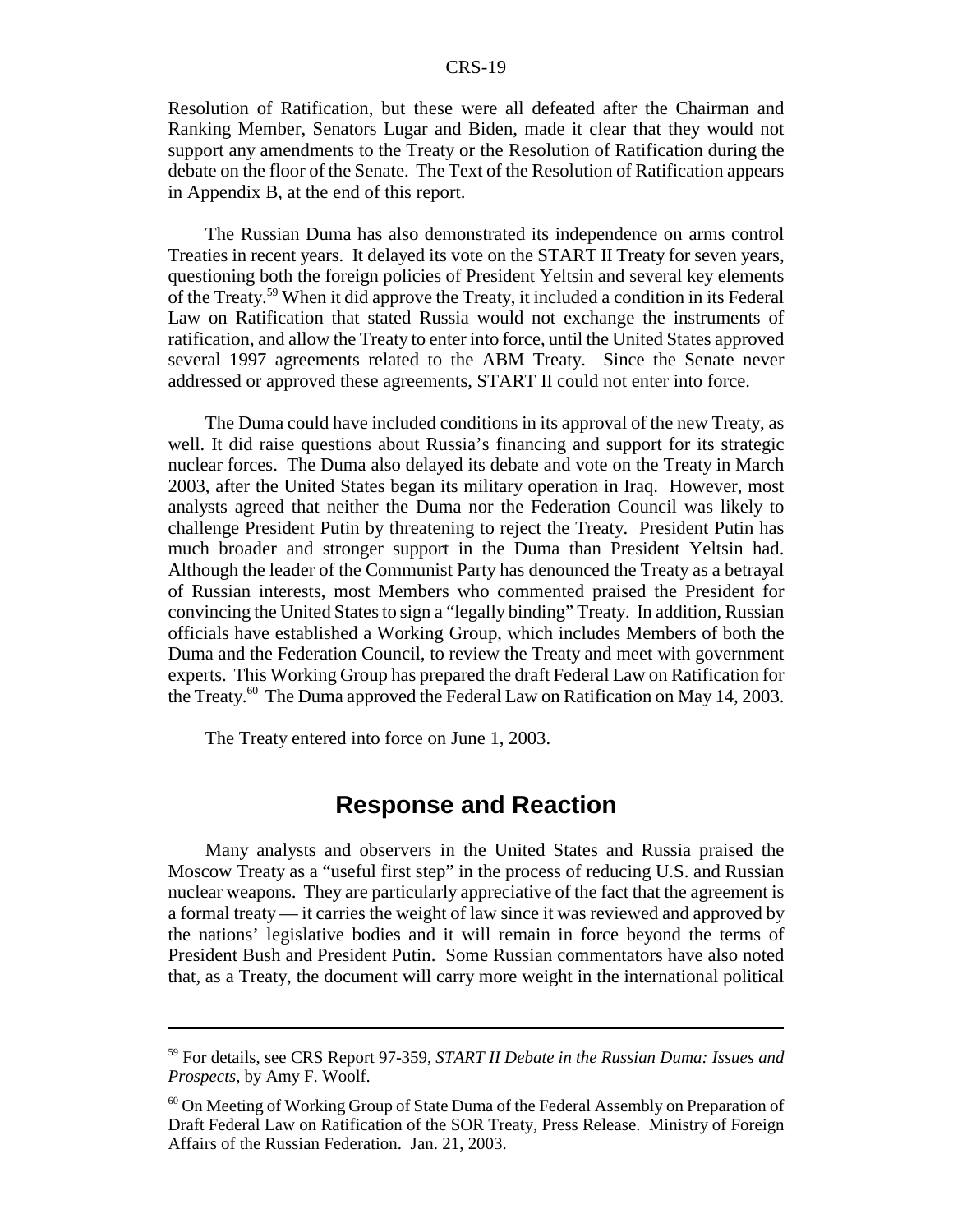community, demonstrating that the United States and Russia remain committed to nuclear disarmament, as they promised in the Nuclear Nonproliferation Treaty.

Some, in both the United States and Russia, have criticized the absence of provisions that would require the elimination of delivery vehicles or warheads. Some in Russia argue that this would place Russia at a disadvantage, because Russia will have to eliminate its weapons systems due to a lack of funding, but the United States will retain a "redeployment potential" with both extra delivery capacity and extra warheads.<sup>61</sup> Others, in both the United States and Russia, argue that the retention of excess warheads in storage might create potential new risks because the warheads could be sold to or stolen by terrorist organizations.<sup>62</sup>

In Russia, some have praised the Treaty because it signals the end of the START II Treaty and its ban on MIRVed ICBMs. They note that, under the new agreement, Russia will be able to structure its forces as it sees fit. In particular, it could retain aging MIRVed ICBMs, such as the SS-24 or it could deploy the new SS-27 with multiple warheads.<sup>63</sup> In the United States, however, critics have argued that the demise of the ban on MIRVed ICBMs could undermine confidence and stability. They note that multiple warhead missiles will still be an attractive target and, fearing that it might lose these weapons in an attack, Russia could still keep them at a high state of alert. This could increase the chance of an inadvertent launch of nuclear weapons in response to false or ambiguous information.<sup>64</sup> Furthermore, some have argued that the arms control opponents in the United States could use deployment of new MIRVed ICBMs in Russia as a reason to add warheads to the U.S. force, which could undermine the agreement and lead to its collapse.

Finally, many analysts and the United States and Russia have noted that the new Treaty does nothing to count, contain, or reduce non-strategic nuclear weapons — the shorter range missiles and artillery. Reports indicate that Russia may have more than 12,000 of these weapons and some analysts argue they are housed in storage areas that might be at risk for loss through theft or attack. Analysts also note that these weapons have played a greater role in Russia's national security policy in recent years, and that Russia might use these weapons in a conflict if it lacked the necessary conventional forces. In response to concerns about Russia's nonstrategic nuclear

<sup>61</sup> Golotyuk, Yuri. "By Washington's Count," *Vremya Novostey*. Apr. 12, 2002. Translated in FBIS CEP20020412000315. See also, Sergey Rogov. "Capitulation or Move Toward Partnership? Mocow Must Use the 'Window of Opportunity.'" *Nezavisimaya Gazeta*. May 24, 2002. Translated in FBIS CEP20020524000146.

 $62$  Senator Joseph Biden has written "we don't want Russia to maintain excess weapons or warheads. And we do want Russia to keep the weapons it maintains out of the wrong hands." See Biden, Joseph. R. Jr. Beyond the Moscow Treaty. Washington Post. May 28, 2002. p. 17. See also Odnokolenko, Oleg. Exchange of Strategic Gifts. Itogi. May 21, 2002. Translated in FBIS CEP20020521000407.

<sup>63</sup> Rogov, Sergey. "Capitulation or Move Toward Partnership? Mocow Must Use the 'Window of Opportunity.'" *Nezavisimaya Gazeta*. May 24, 2002. Translated in FBIS CEP20020524000146.

<sup>64</sup> Biden, Joseph. R. Jr. "Beyond the Moscow Treaty," *Washington Post*. May 28, 2002. p. 17.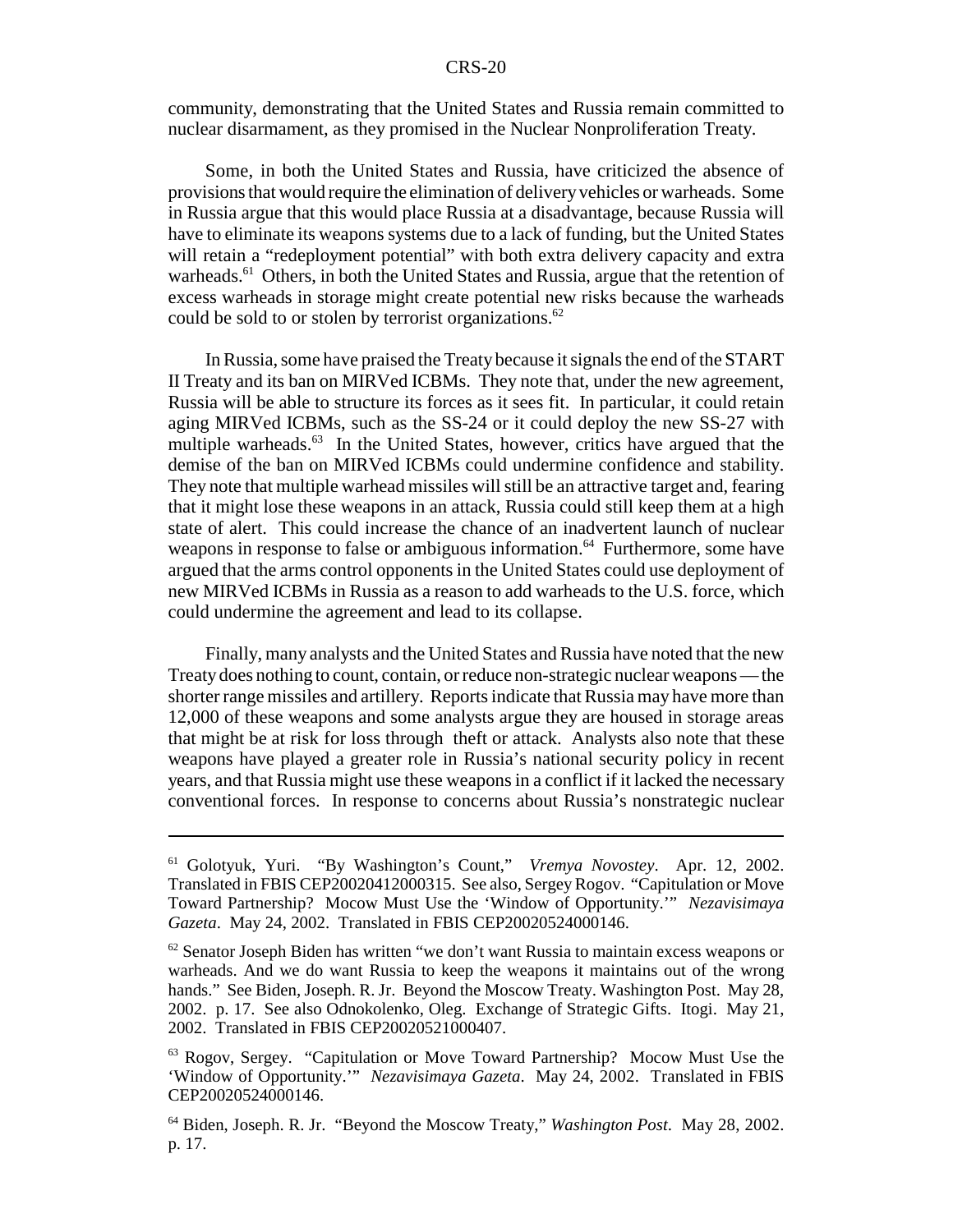weapons, the Bush Administration noted that the subject would be on the agenda for discussion between the two countries.<sup>65</sup> The summit did not address this issue in its public documents. But Secretaries Powell and Rumsfeld both noted, during their testimony before the Senate Foreign Relations Committee, that the issue of nonstrategic nuclear weapons was likely to be high on the agenda of the new Consultative Group for Strategic Stability, which was established in the summit's Joint Declaration. Discussions on this issue, have not, however, yet occurred.

## **The Road Ahead**

The State Department has provided Congress with several reports on the implementation of the Strategic Offensive Reductions Treaty, as mandated by the Treaty's resolution of ratification.<sup>66</sup> These reports indicate that both the United States and Russia were on a pace to complete their implementation by 2012, and that both parties appeared committed to completing this process in a timely manner.

During the ratification process for the Moscow Treaty, the Bush Administration assured Congress that the United States and Russia would confer frequently about the status of their nuclear forces and about their broader strategic relationship. Few of these talks have occurred, however. The Treaty's bilateral implementation commission has rarely met, in part because the Treaty contains so few rules and definitions, that compliance questions are unlikely and the parties have little to discuss as they reduce their forces. In addition, the two nations have reportedly disbanded a strategic offensive transparency working group, which was slated to address monitoring and verification issues under the Treaty, and has, instead, replaced it with a new channel of talks between Undersecretary of State Robert Joseph and Russian Deputy Foreign Minister Sergei Kislyak. These talks are serving as the forum for discussions on the future of arms control after the START Treaty expires in 2009.

The 1994 START Treaty contains a wide variety of monitoring and verification provisions that are supposed to help the nations monitor compliance with the Moscow Treaty. In the 2005 Implementation Report, the State Department noted that the START verification regime provided "important data" for the United States in its monitoring of the Moscow Treaty. The 2006 report, however, downplays the value of the START data, indicating that the START provisions provide "additional data" that can be of use when monitoring the Moscow Treaty. This distinction is important, as some analysts have argued that the United States and Russia should at least extend the monitoring provisions in START through the 2012 end of the Moscow Treaty. Russia has gone further, calling for a new Treaty that would replace START and contain many of the same types of details and definitions that were present in START but absent from the Moscow Treaty. The Bush Administration has rejected Russia's position, and has indicated that it has no plan for how to

<sup>65</sup> Raum, Tom. "Tactical Weapons Next Topic," *Moscow Times*. May 20, 2002. p. 5.

<sup>66</sup> U.S. Department of State. Bureau of Arms Control. Annual Report on Implementation of the Moscow Treaty, 2005. May 20, 2005. See, also, Wade Boese. U.S. Reports on Nuclear Treaty Implementation, Arms Control Today. December 2006.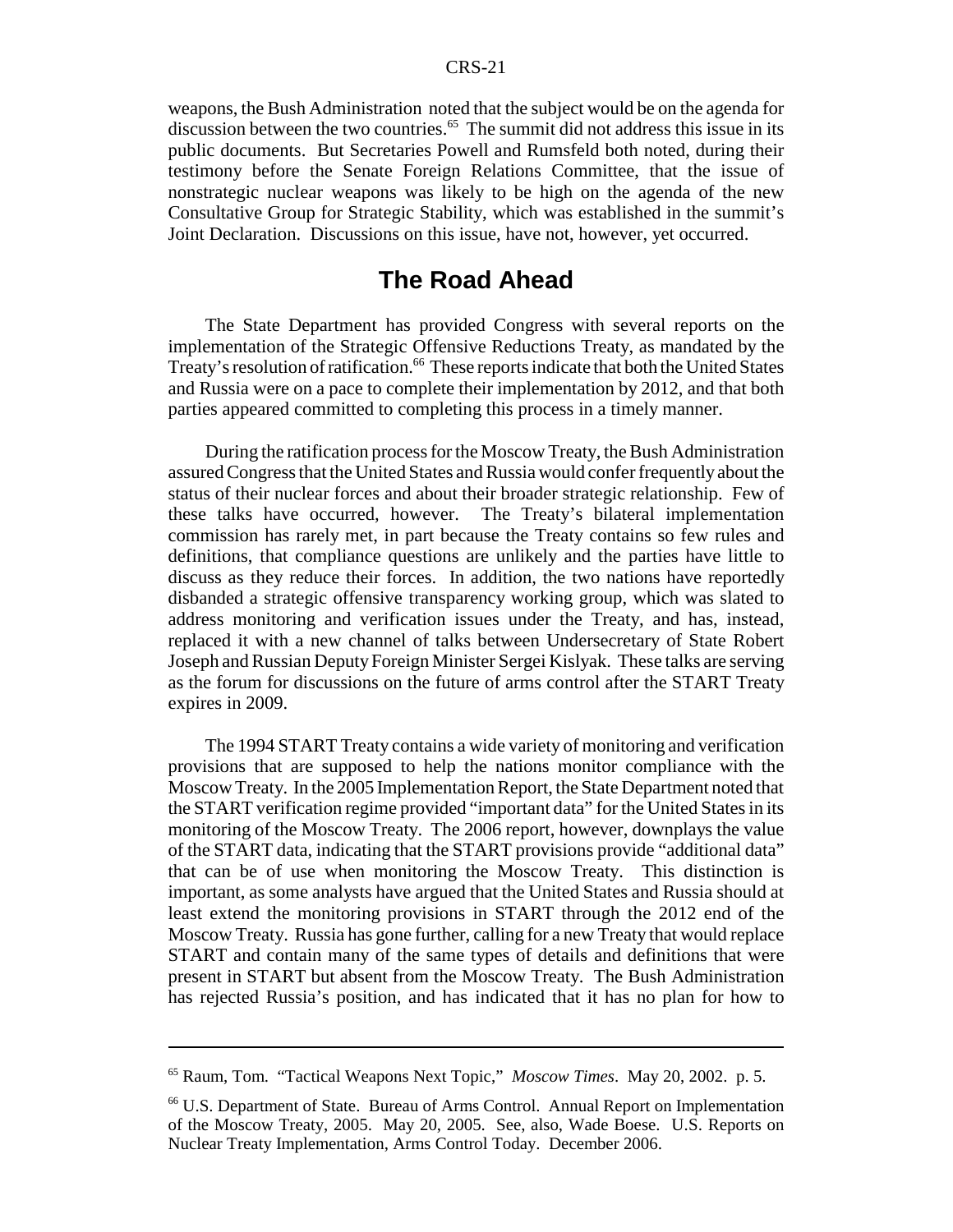proceed after the expiration of START, even though it has opened discussions with Russia about possible future paths. Most analysts agree that the Bush Administration is unlikely to support the extension of START or the negotiation of a new formal Treaty. The new, diminished, description of the value of the START monitoring regime for the Moscow Treaty could also be seen to indicate that the Administration is unlikely to support an extension of those provisions, either.

The START Treaty indicates the parties should use the year prior to the Treaty's expiration to determine whether to extend the Treaty, replace it, or allow it to lapse. Given this time frame, the Bush Administration is not required to make any decisions or pursue any policies at this time. However, as was noted above, this issue has been on the agenda at the Josephs-Kislyak meetings. Therefore, it is possible that the Administration may identify and propose alternatives for the future of START during the  $110<sup>th</sup>$  Congress. Although Congress will not have a formal role in this process, it may pursue hearings or briefings with Administration officials to stay abreast of developments in U.S. arms control policy.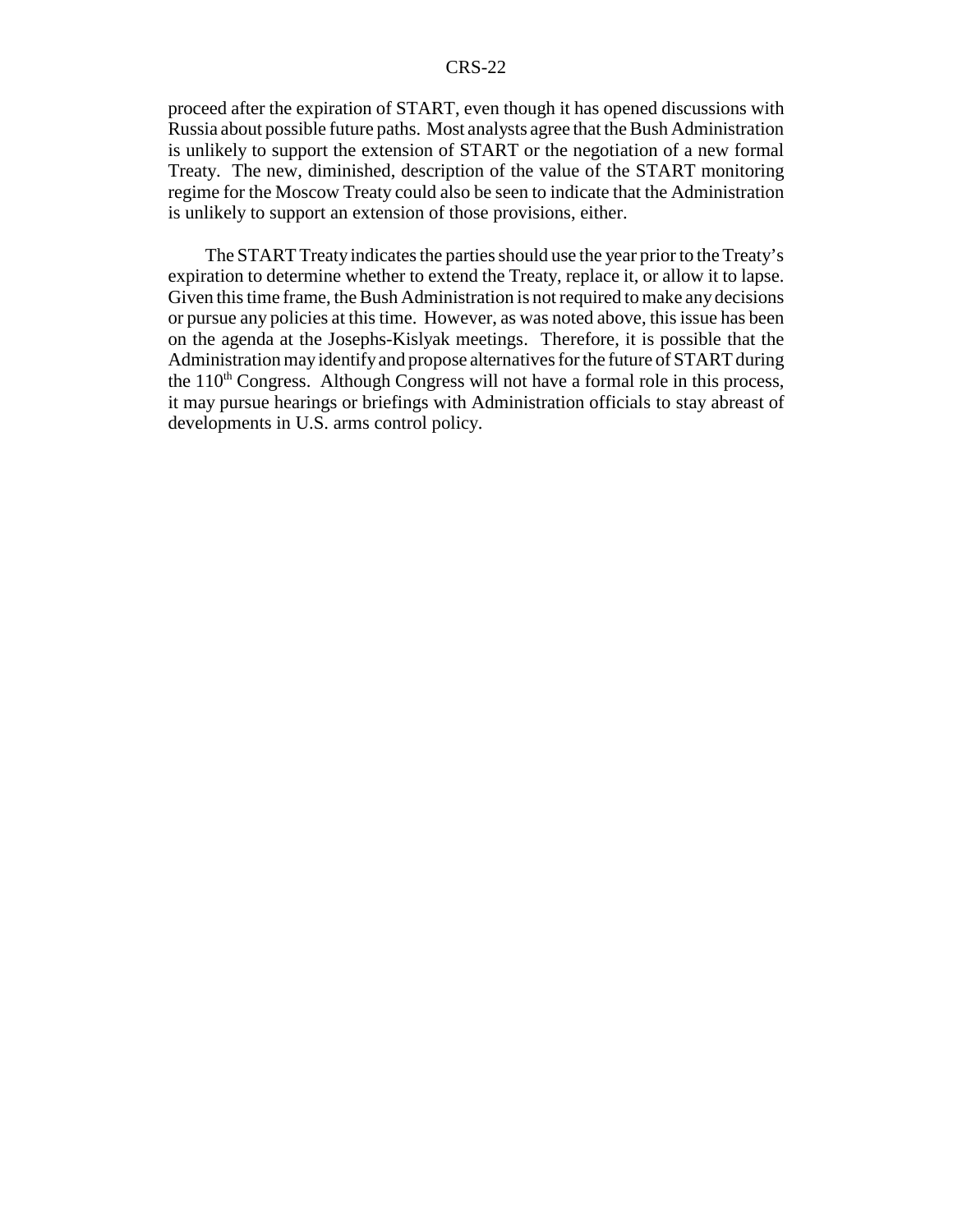## **Appendix A: Text of Strategic Offensive Reductions Treaty**

The United States of America and the Russian Federation, hereinafter referred to as the Parties,

Embarking upon the path of new relations for a new century and committed to the goal of strengthening their relationship through cooperation and friendship,

Believing that new global challenges and threats require the building of a qualitatively new foundation for strategic relations between the Parties,

Desiring to establish a genuine partnership based on the principles of mutual security, cooperation, trust, openness, and predictability,

Committed to implementing significant reductions in strategic offensive arms,

Proceeding from the Joint Statements by the President of the United States of America and the President of the Russian Federation on Strategic Issues of July 22, 2001 in Genoa and on a New Relationship between the United States and Russia of November 13, 2001 in Washington,

Mindful of their obligations under the Treaty Between the United States of America and the Union of Soviet Socialist Republics on the Reduction and Limitation of Strategic Offensive Arms of July 31, 1991, hereinafter referred to as the START Treaty,

Mindful of their obligations under Article VI of the Treaty on the Non-Proliferation of Nuclear Weapons of July 1, 1968, and

Convinced that this Treaty will help to establish more favorable conditions for actively promoting security and cooperation, and enhancing international stability,

Have agreed as follows:

## **Article I**

Each Party shall reduce and limit strategic nuclear warheads, as stated by the President of the United States of America on November 13, 2001 and as stated by the President of the Russian Federation on November 13, 2001 and December 13, 2001 respectively, so that by December 31, 2012 the aggregate number of such warheads does not exceed 1700-2200 for each Party. Each Party shall determine for itself the composition and structure of its strategic offensive arms, based on the established aggregate limit for the number of such warheads.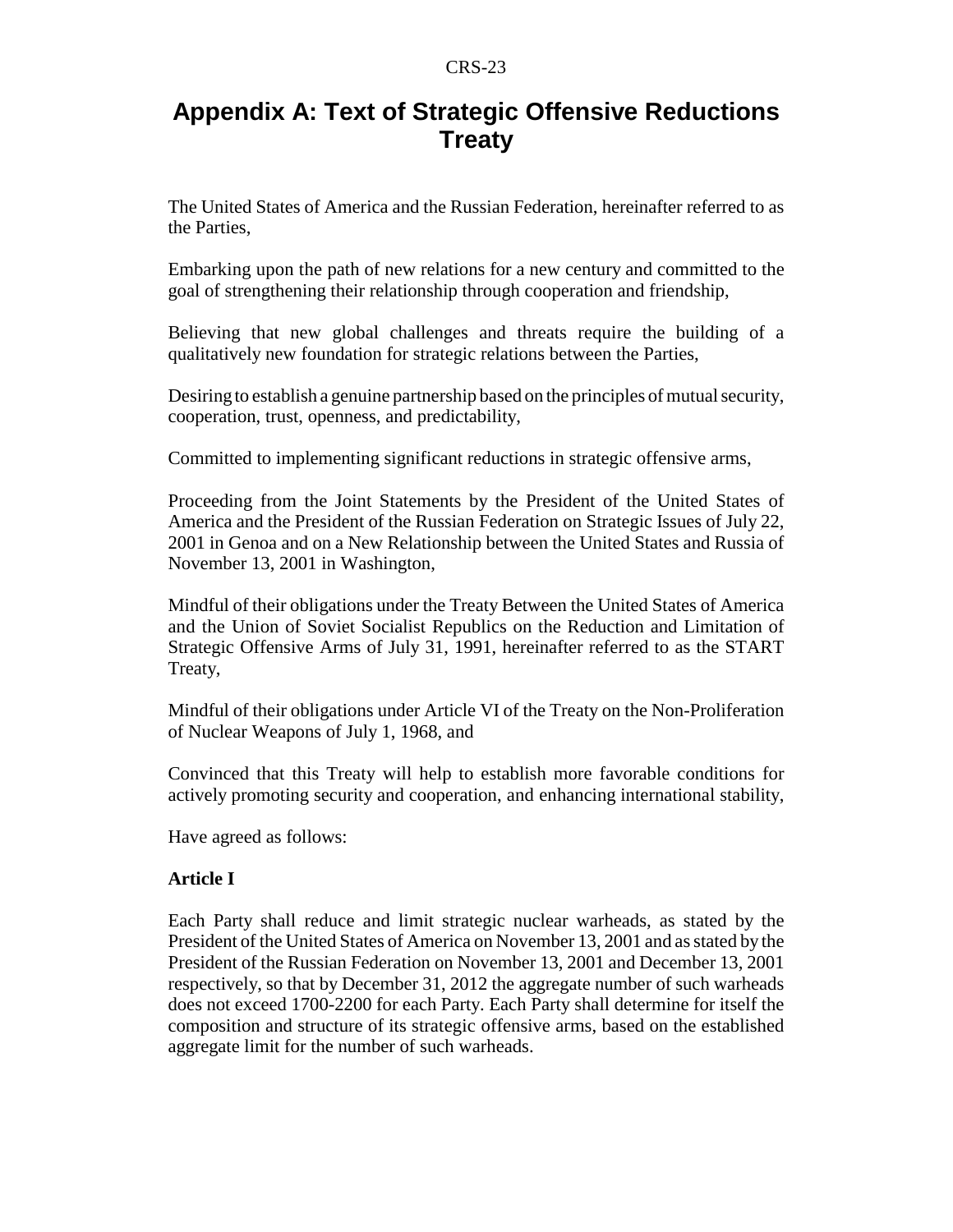## **Article II**

The Parties agree that the START Treaty remains in force in accordance with its terms.

## **Article III**

For purposes of implementing this Treaty, the Parties shall hold meetings at least twice a year of a Bilateral Implementation Commission.

## **Article IV**

1. This Treaty shall be subject to ratification in accordance with the constitutional procedures of each Party. This Treaty shall enter into force on the date of the exchange of instruments of ratification.

2. This Treaty shall remain in force until December 31, 2012 and may be extended by agreement of the Parties or superseded earlier by a subsequent agreement.

3. Each Party, in exercising its national sovereignty, may withdraw from this Treaty upon three months written notice to the other Party.

## **Article V**

This Treaty shall be registered pursuant to Article 102 of the Charter of the United Nations.

Done at Moscow on May 24, 2002, in two copies, each in the English and Russian languages, both texts being equally authentic.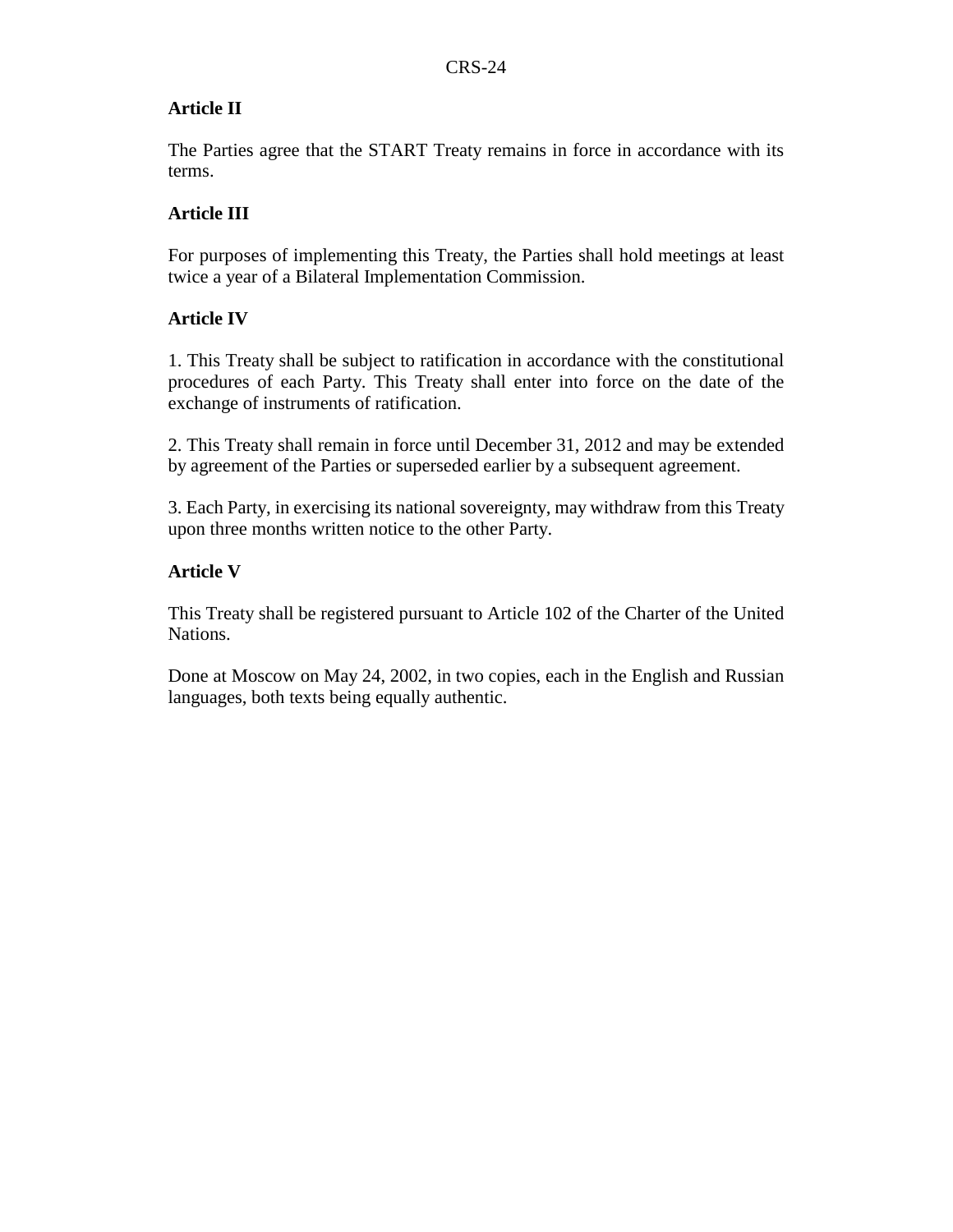## **Appendix B: Resolution of Ratification for the Treaty of Moscow**

*Resolved, (two thirds of the Senators present concurring therein),*

#### SECTION 1. SENATE ADVICE AND CONSENT SUBJECT TO CONDITIONS AND DECLARATIONS.

The Senate advises and consents to the ratification of the Treaty Between the United States of America and the Russian Federation on Strategic Offensive Reductions (T. Doc. 107-8, in this resolution referred to as the "Moscow Treaty" or "Treaty"), subject to the conditions in section 2 and declarations in section 3.

#### SEC. 2. CONDITIONS.

The advice and consent of the Senate to the ratification of the Moscow Treaty is subject to the following conditions, which shall be binding on the President:

(1) REPORT ON THE ROLE OF COOPERATIVE THREAT REDUCTION AND NONPROLIFERATION ASSISTANCE. Recognizing that implementation of the Moscow Treaty is the sole responsibility of each party, not later than 60 days after the exchange of instruments of ratification of the Treaty, and annually thereafter on February 15, the President shall submit to the Committee on Foreign Relations and the Committee on Armed Services of the Senate a report and recommendations on how United States Cooperative Threat Reduction assistance to the Russian Federation can best contribute to enabling the Russian Federation to implement the Treaty efficiently and maintain the security and accurate accounting of its nuclear weapons and weapons-usable components and material in the current year. The report shall be submitted in both unclassified and, as necessary, classified form. (2) Annual implementation report. Not later than 60 days after exchange of instruments of ratification of the Treaty, and annually thereafter on April 15, the President shall submit to the Committee on Foreign Relations and the Committee on Armed Services of the Senate a report on implementation of the Treaty by the United States and the Russian Federation. This report shall be submitted in both unclassified and, as necessary, classified form and shall include

(A) a listing of strategic nuclear weapons force levels of the United States, and a best estimate of the strategic nuclear weapons force levels of the Russian Federation, as of December 31 of the preceding calendar year;

(B) a detailed description, to the extent possible, of strategic offensive reductions planned by each party for the current calendar year;

(C) to the extent possible, the plans of each party for achieving by December 31, 2012, the strategic offensive reductions required by Article I of the Treaty;

(D) measures, including any verification or transparency measures, that have been taken or have been proposed by a party to assure each party of the other party's continued intent and ability to achieve by December 31, 2012, the strategic offensive reductions required by Article I of the Treaty;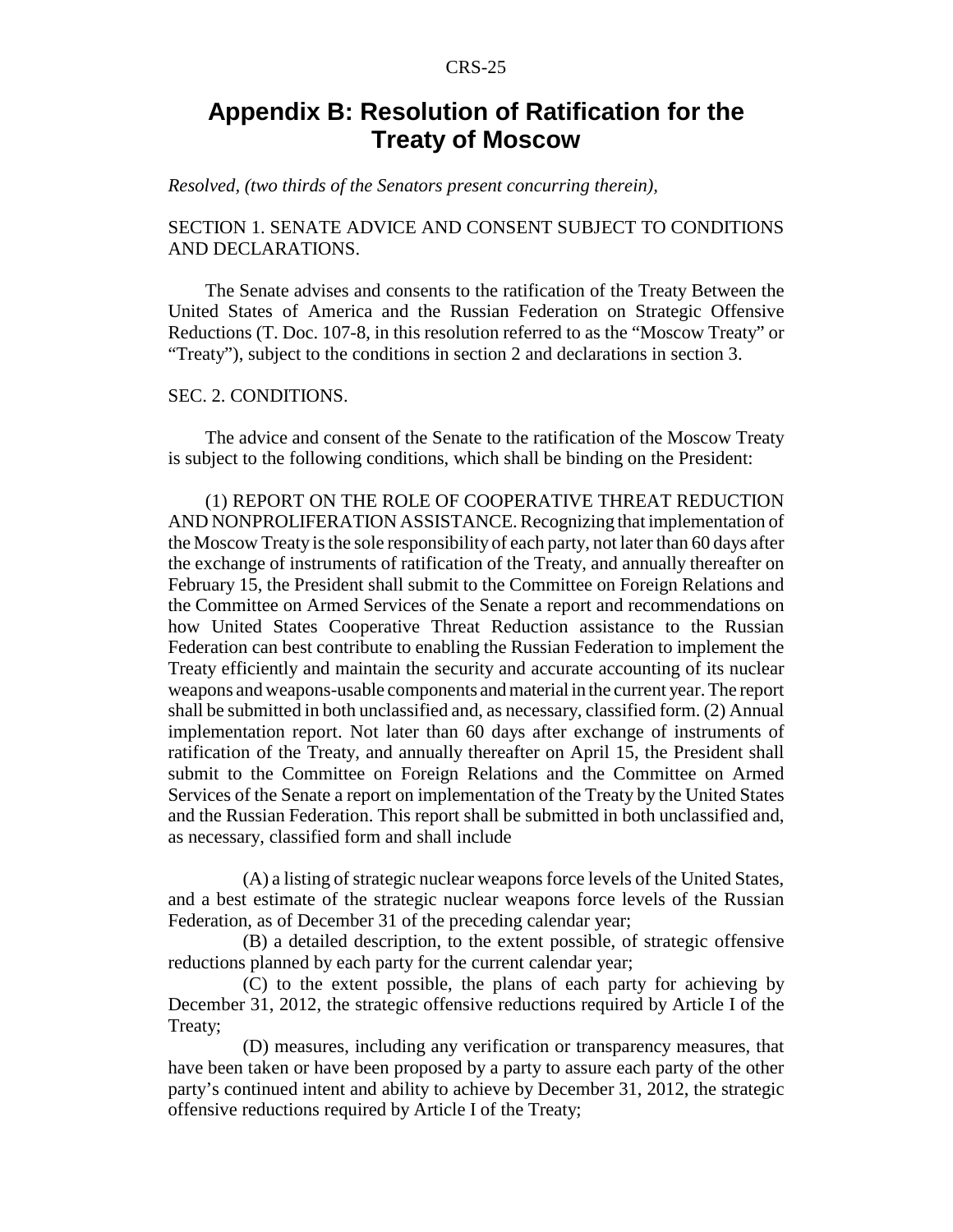(E) information relevant to implementation of this Treaty that has been learned as a result of Strategic Arms Reduction Treaty (START) verification measures, and the status of consideration of extending the START verification regime beyond December 2009;

(F) any information, insufficiency of information, or other situation that may call into question the intent or the ability of either party to achieve by December 31, 2012, the strategic offensive reductions required by Article I of the Treaty; and

(G) any actions that have been taken or have been proposed by a party to address concerns listed pursuant to subparagraph (F) or to improve the implementation and effectiveness of the Treaty.

#### SEC. 3. DECLARATIONS.

The advice and consent of the Senate to the ratification of the Moscow Treaty is subject to the following declarations, which express the intent of the Senate:

(1) TREATY INTERPRETATION. The Senate reaffirms condition (8) of the resolution of ratification of the Document Agreed Among the States Parties to the Treaty on Conventional Armed Forces in Europe (CFE) of November 19, 1990 (adopted at Vienna on May 31, 1996), approved by the Senate on May 14, 1997, relating to condition (1) of the resolution of ratification of the Intermediate-Range Nuclear Forces (INF) Treaty, approved by the Senate on May 27, 1988.

(2) FURTHER STRATEGIC ARMS REDUCTIONS. The Senate encourages the President to continue strategic offensive reductions to the lowest possible levels consistent with national security requirements and alliance obligations of the United States.

(3) BILATERAL IMPLEMENTATION ISSUES. The Senate expects the executive branch of the Government to offer regular briefings, including consultations before meetings of the Bilateral Implementation Commission, to the Committee on Foreign Relations and the Committee on Armed Services of the Senate on any implementation issues related to the Moscow Treaty. Such briefings shall include a description of all efforts by the United States in bilateral forums and through diplomatic channels with the Russian Federation to resolve any such issues and shall include a description of

(A) the issues raised at the Bilateral Implementation Commission, within 30 days after such meetings;

(B) any issues related to implementation of this Treaty that the United States is pursuing in other channels, including the Consultative Group for Strategic Security established pursuant to the Joint Declaration of May 24, 2002, by the Presidents of the United States and the Russian Federation; and

(C) any Presidential determination with respect to issues described in subparagraphs (A) and (B).

(4) NONSTRATEGIC NUCLEAR WEAPONS. Recognizing the difficulty the United States has faced in ascertaining with confidence the number of nonstrategic nuclear weapons maintained by the Russian Federation and the security of those